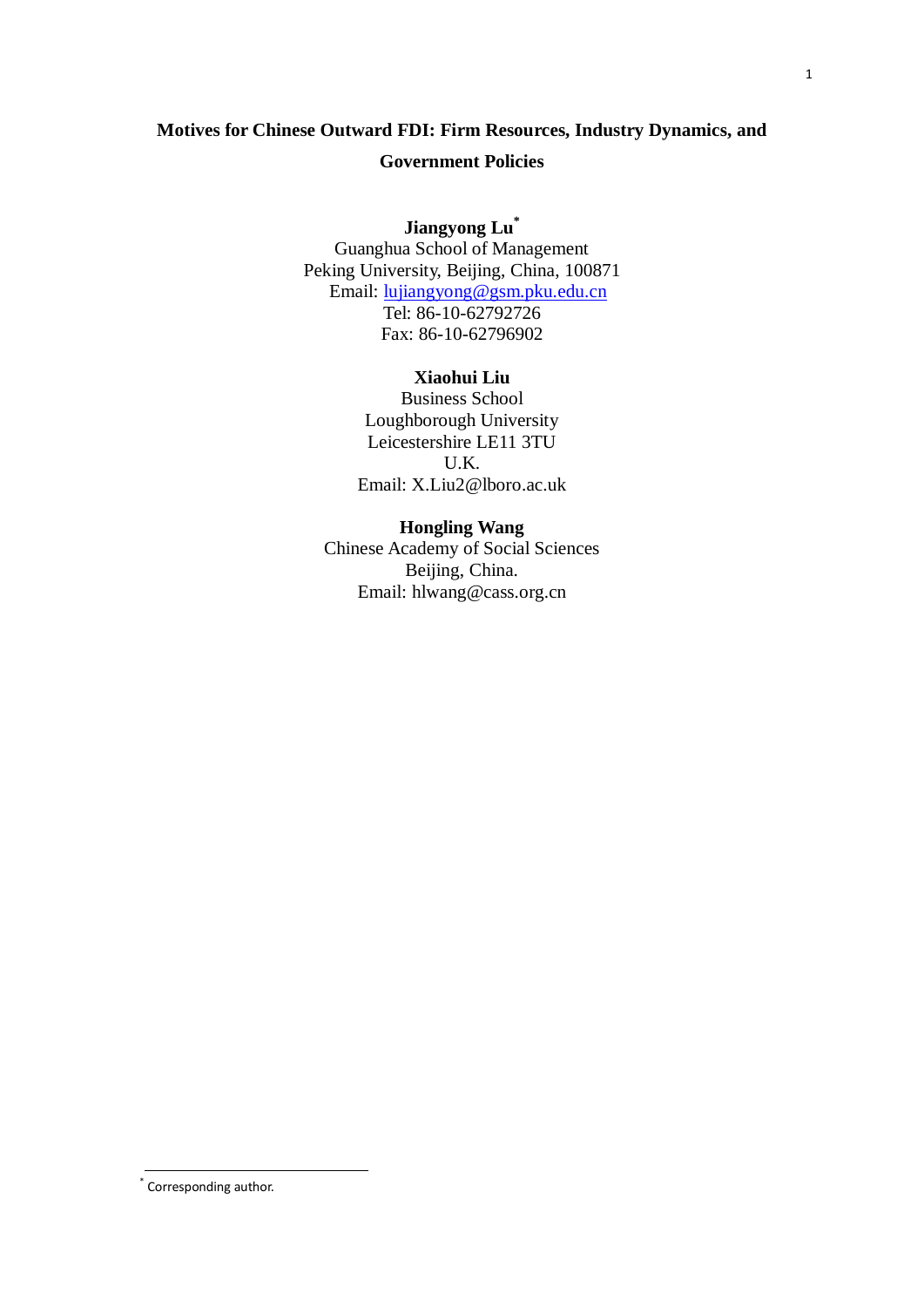# **Motives for Outward FDI of Chinese Private Firms: Firm Resources, Industry Dynamics, and Government Policies**

**ABSTRACT** Using recent survey data, this study examines the impact of firm resources, industry dynamics, and government policies on the outward FDI motives of Chinese firms, based on the integrated "strategy tripod" framework. The results suggest that supportive government policies are important motivators for both strategic asset-seeking and market-seeking outward FDI. Firms' technology-based competitive advantages and a high level of industry R&D intensity tend to motivate strategic asset-seeking outward FDI, whereas firm"s export experience and higher level of domestic industry competition tend to induce market-seeking outward FDI.

**Keywords** Chinese private firms; outward FDI motives; strategic asset-seeking outward FDI; market-seeking outward FDI.

#### **Running title**

Outward FDI Motives of Chinese Firms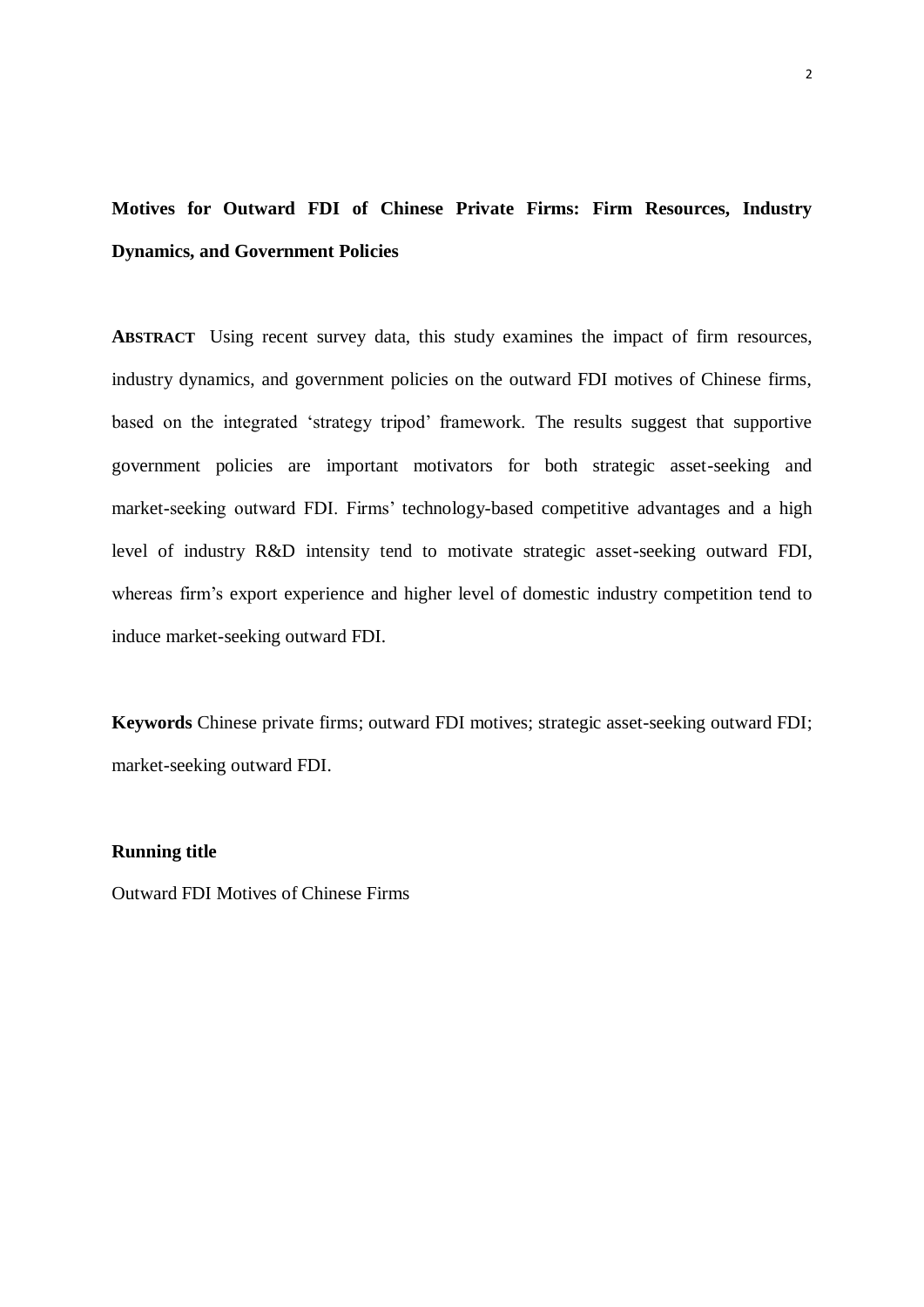#### **INTRODUCTION**

Outward foreign direct investment (outward FDI) from emerging economies has increased substantially in recent years (UNCTAD, 2006). A more thorough understanding of the special circumstances that surround this new breed of multinational enterprise from emerging economies (EE MNEs) can help to extend the existing MNE theories further (Luo & Tung, 2007). Recent theoretical studies highlight that a major difference between EE MNEs and MNEs from developed economies (DE MNEs) is that the former are driven by different motives (Mathews, 2006; Witt & Lewin, 2007). While DE MNEs are more likely to exploit their competitive advantage established at home (Dunning, 2001), EE MNEs need to balance asset exploitation and exploration in the process of internationalization and to use outward FDI as a springboard to acquire strategic resources (Luo & Tung, 2007; Makino, Lau, & Yeh, 2002). <sup>[1]</sup> Yamakawa, Peng, and Deeds (2008) have developed a framework from the strategy tripod perspective that incorporates the direct impact of internal resources, industry dynamics, and institutional environments on outward FDI by EE MNEs. However, institutions may not only directly affect firms" outward FDI strategies, but also indirectly affect outward FDI decisions through interplay with other antecedents of internationalization. We extend the internationalization framework of EE MNEs (Yamakawa, Peng, & Deeds, 2008) by considering the indirect impact of industry and institutional factors on outward FDI through these factors' interaction with firm capabilities. In this study, we aim to contribute to a new understanding of EE MNEs, specifically the motives of outward FDI from China, using a systematically collected firm-level data set.

Existing empirical studies typically examine 'whether', 'where', or 'how' outward FDI activities are conducted (Buckley,Clegg, Cross, Liu, Voss, & Zheng, 2007; Cui & Jiang, 2009; Makino et al., 2002) without explicitly testing different motives for EE MNEs. Market-seeking and asset-seeking are two distinct but complementary motives behind EE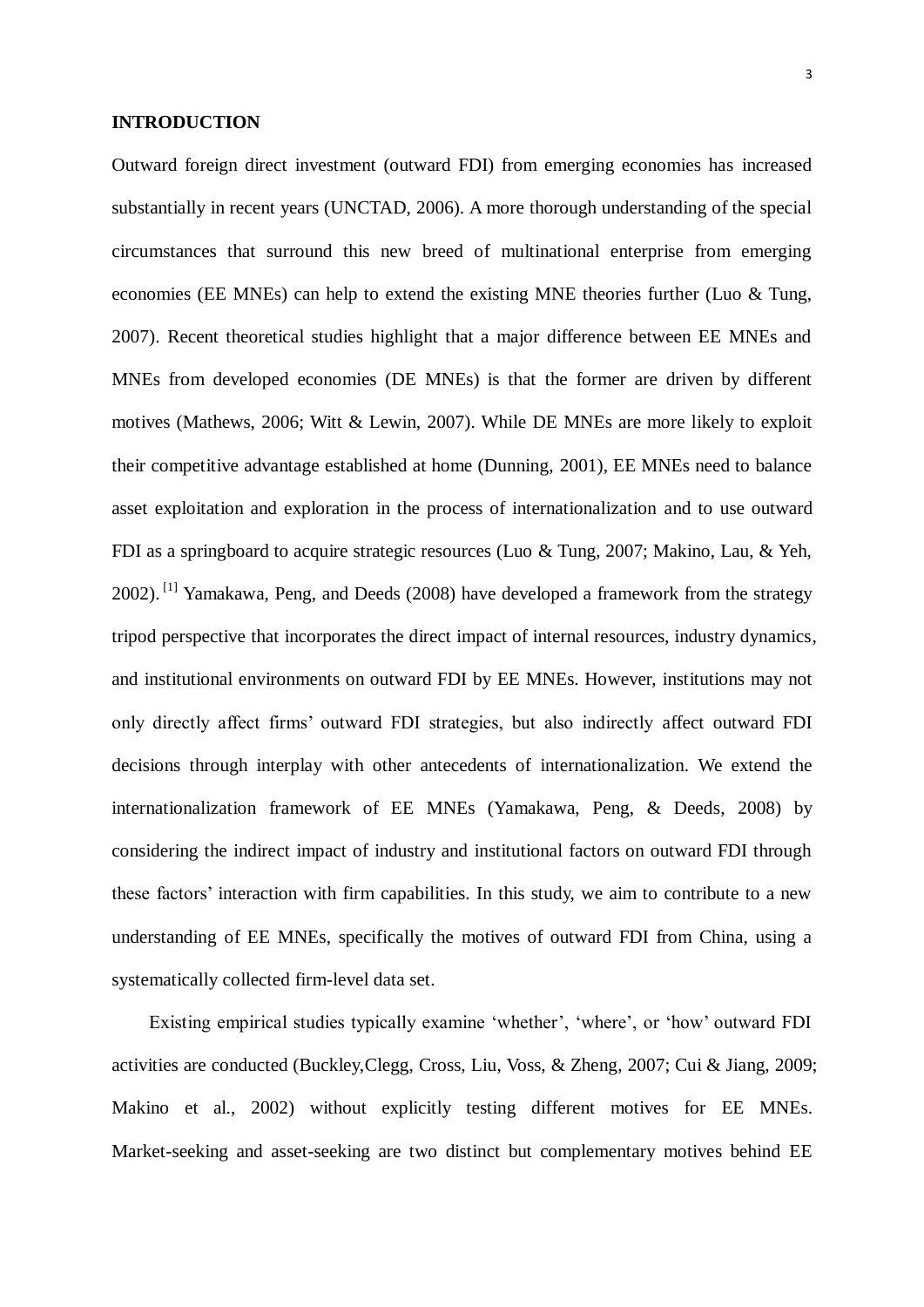outward FDI. In this study, instead of inferring motives of EE MNEs from their location choices as in Makino et al. (2002), we directly examine the motives of Chinese MNEs and how they are contingent on firm, industry, and institutional factors.

Compared with the insightful theories of EE MNEs, empirical studies on EE MNEs are much less systematic and mostly based on case studies or national level data (Yamakawa et al., 2008). The lack of firm level empirical studies is partly due to the difficulty in accessing systematic data on EE MNEs. This lack limits our understanding of the validity of recently developed EE MNE theories. There are several exceptions. Yiu et al. (2007) investigate international venturing based on a sample of Chinese state-owned enterprises (SOEs), limited liability and shareholding firms, and private firms, while Cui & Jiang (2009) study the entry mode choice of newly internationalized Chinese SOEs from a strategic behaviour perspective. In the present study, we contribute to the literature by utilizing a survey of private firms in seven Chinese provinces to add fresh evidence on the motives of Chinese private firms' outward FDI.

In the following section we discuss our analytical framework and develop hypotheses. This is followed by a description of our data and methodology, a discussion of our findings, and a conclusion.

# **THEORETICAL BACKGROUND AND HYPOTHESES**

Dunning"s OLI paradigm (Dunning, 2001) argues that MNEs arise because they have developed competitive advantages at home (O-advantages), which can be transferred to specific countries to exploit location advantages (L-advantages) through foreign direct investment (I-advantages). Extending the OLI paradigm, Dunning & Lundan (2008) suggest that an institutional approach offers a promising way to advance our understanding of the different characters of contemporary MNEs. Building on the OLI paradigm, several insightful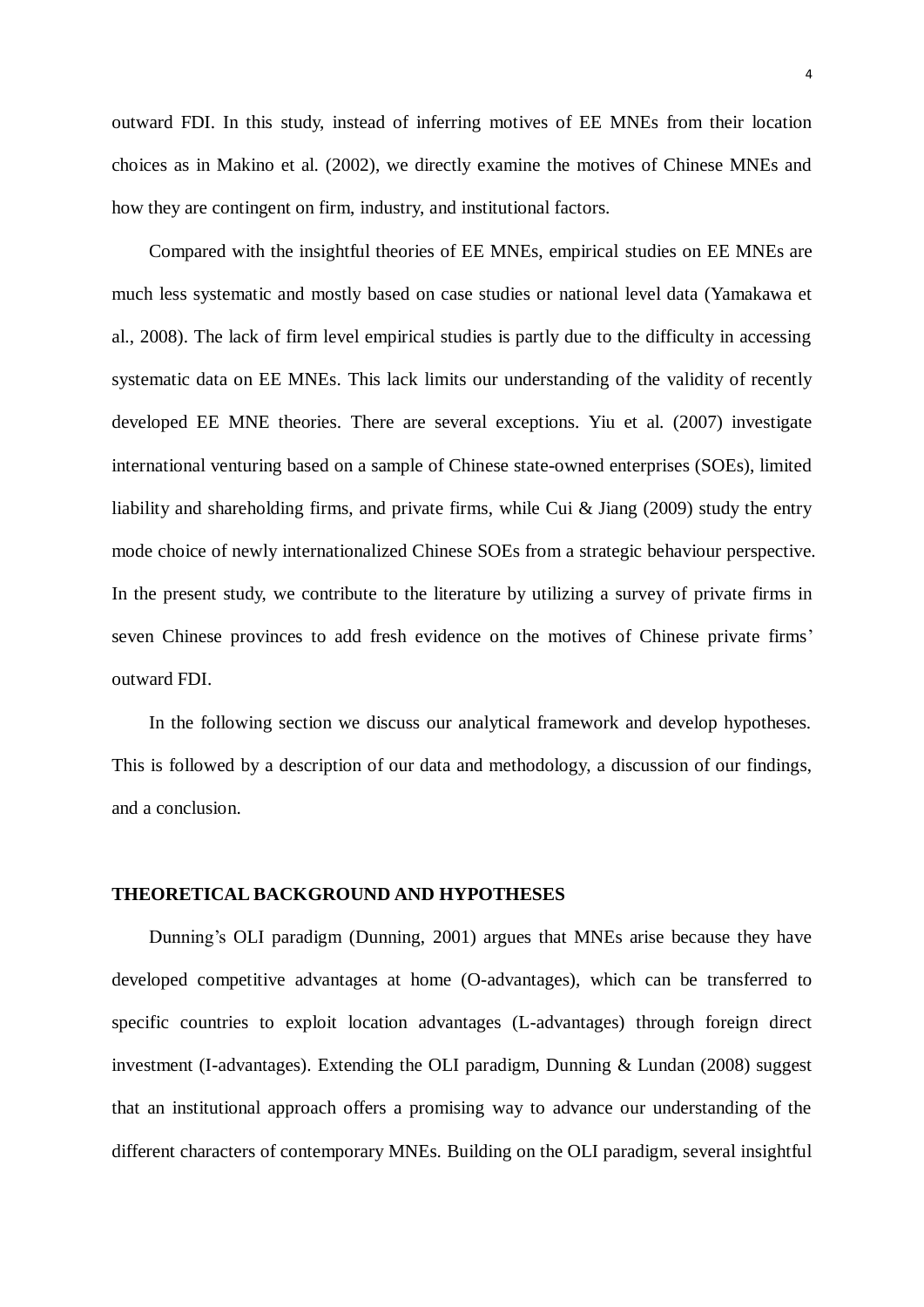theoretical perspectives, including the "springboard perspective" (Luo & Tung, 2007), the "linkage-leverage-learning perspective" (Mathews, 2006), and the "institutional escapism perspective" (Witt & Lewin, 2007), have recently been proposed in response to the rise of EE MNEs. These theories emphasize that to survive and thrive, EE MNEs must respond to a multitude of external forces, including the extra-institutional environment and business systems in which firms are embedded.

A single theoretical lens/approach, however, may be inadequate to explain the motives of EE MNEs due to complex and unstable external environments as well as the heterogeneous internal resources and capabilities of these firms (Peng, Wang, & Jiang, 2008). For example, the resource-based view has been criticized for making "little effort to establish appropriate contexts" (Priem & Butler, 2001, p.32), while the industry-based view has been challenged for ignoring histories and institutional backgrounds (Narayanan & Fahey, 2005). Integrating resource-based, industry-based, and institutional-based views, the integrated "strategy tripod" framework is an appropriate approach to examining the internationalization strategies of EE MENs (Yamakawa et al., 2008). Adopting the strategy tripod framework, we conduct a study to investigate the motives of Chinese MNEs, and empirically test hypotheses derived from resource-based, industry-based, and institutional-based views using a survey of Chinese private firms. Figure 1 presents the research framework for this study.

#### -------------------- INSERT FIGURE 1 ABOUT HERE --------------------

EE MNEs, especially those from China, have limited motivation to conduct cost reduction (efficiency-seeking) FDI and are more likely to engage in natural resource-seeking, strategic asset-seeking, and market-seeking FDI (Buckley, Cross, Tan, Voss, & Liu, 2008). Natural resource-seeking FDI, although important in outward FDI by EE MNEs, is mainly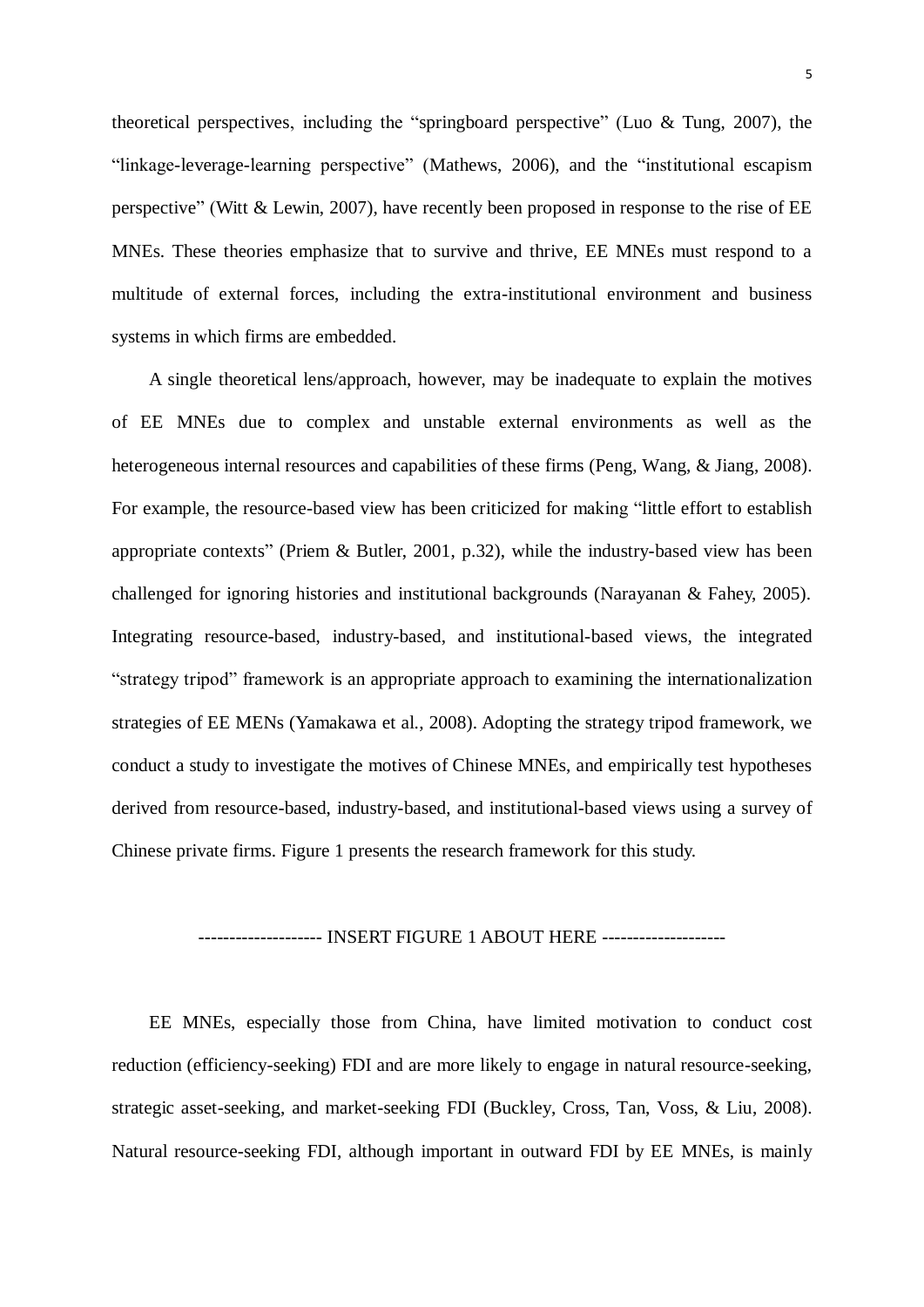conducted by large SOEs whose main role is to pursue objectives designated by their respective home governments (Luo & Tung, 2007). While existing studies of EE MNEs are mainly concentrated on large SOEs (Cui & Jiang, 2009; Morck, Yeung, & Zhao, 2008), this study focuses on examining the factors affecting the strategic asset-seeking and market-seeking motives for outward FDI by the much smaller-scale Chinese private firms.

#### **Resource-based View and Outward FDI from Emerging Economies**

The mainstream theoretical perspective within international business assumes that firms will internationalize on the basis of definable competitive advantages (Caves, 1971), and the eclectic OLI paradigm identifies ownership advantages as a major reason for the internationalization of DE MNEs (Dunning, 2001). Recently, the RBV has become an influential theoretical perspective in international business research, especially in the development of new theories of internationalization (Peng, 2001). International applications of the RBV extend the eclectic paradigm by specifying the nature of internal resources and capabilities. Similar to the eclectic paradigm, the RBV defines ownership advantages as firm-specific resources, such as superior proprietary resources or managerial capabilities that can be applied competitively in a foreign country (Barney, 1991). Different from the eclectic paradigm, international applications of the RBV attribute the success of MNEs not only to the exploitation of superior firm-specific resources, but also to the efficient and effective acquisition and integration of particular knowledge (Madhok, 1997).

Based on the RBV and a dynamic perspective, the linkage-leverage-learning (LLL) model proposed by Mathews (2006) sees internationalization as an effective way for EE MNEs to access the strategic resources that they lack. Strategic assets sought by EE MNEs mainly include technology, human capital, and brands, as these assets are critical if latecomer MNEs are to catch up with global giants (Luo & Tung, 2007). Compared with developed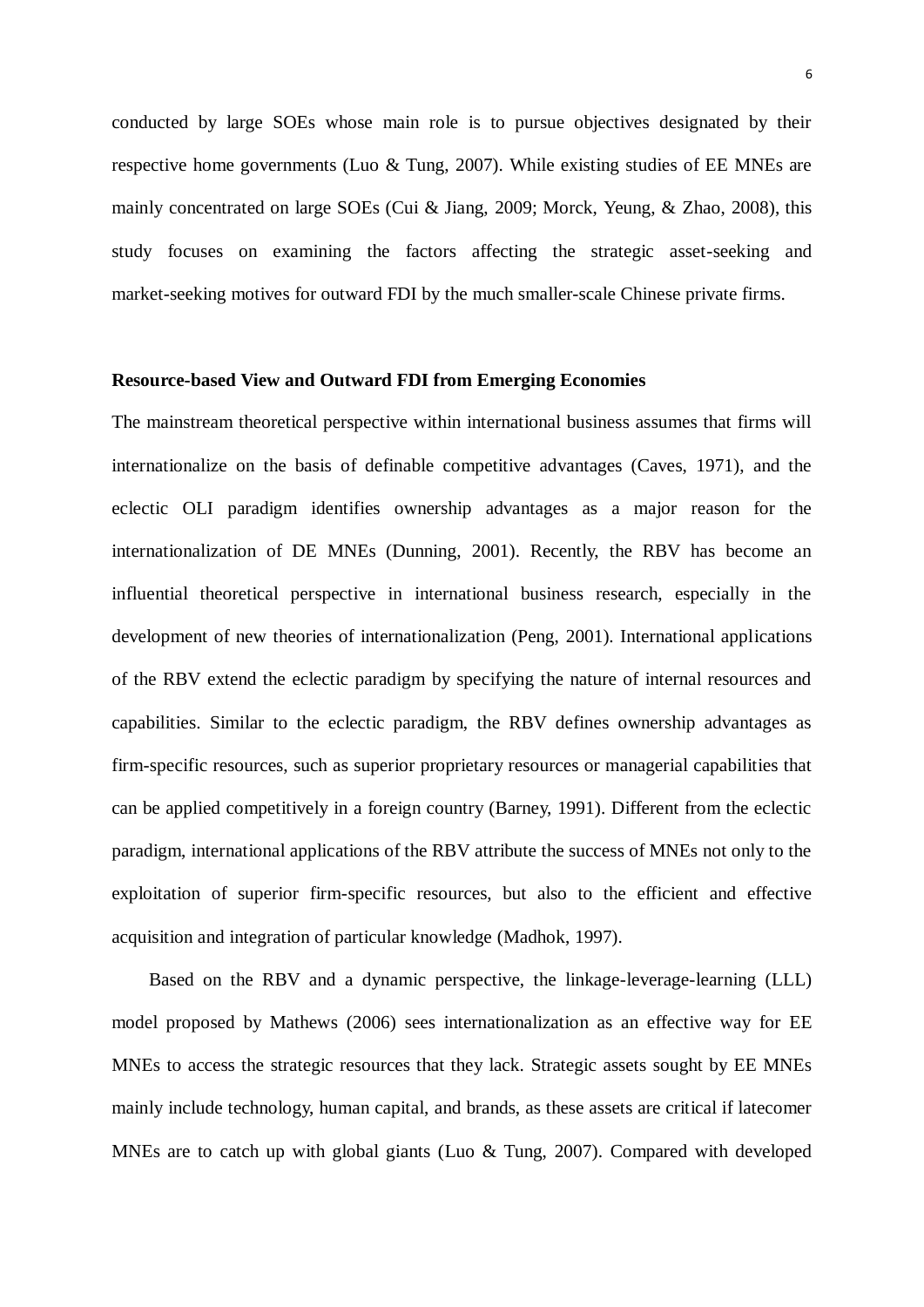economies, R&D investment in emerging economies is much lower, and there is a significant technological gap between emerging economies and developed countries (UNCTAD, 2005). As latecomers, EE MNEs may be motivated to seek strategic assets in developed economies to overcome their inherent ownership disadvantages (Li, 2007). In order to quickly catch up with industrial leaders, latecomer MNEs may use FDI as a means of tapping into innovation capabilities in the host country.

The ability to assimilate external knowledge is critical for organizational learning. In particular, absorptive capacity, which is largely a function of the level of prior related knowledge (Cohen & Levinthal, 1990), is important for both EE and DE MNEs to be successful in acquiring strategic assets. The learning perspective of internationalization theory argues that firms with higher levels of domestically developed, technology-based competitive advantages are capable of understanding and adapting to international markets (Vermeulen & Barkema, 2001). Chinese firms, like Lenovo and Haier, are well-known companies that have developed a strong domestic base of technological know-how that has enabled them to absorb technologies from international industry leaders. For strategic asset-seeking FDI to be successful, EE MNEs should possess related technological capabilities that are advanced enough to absorb superior technologies in the host countries. Thus, we hypothesize:

*Hypothesis 1a: EE MNEs that have greater technology-based competitive advantages at home will be more likely to have a strategic asset-seeking outward FDI motive.*

The process model of internationalization suggests that domestic firms start internationalization with low commitment and with relatively less risky activities, such as exports. Exporting requires fewer organizational resources, provides greater flexibility for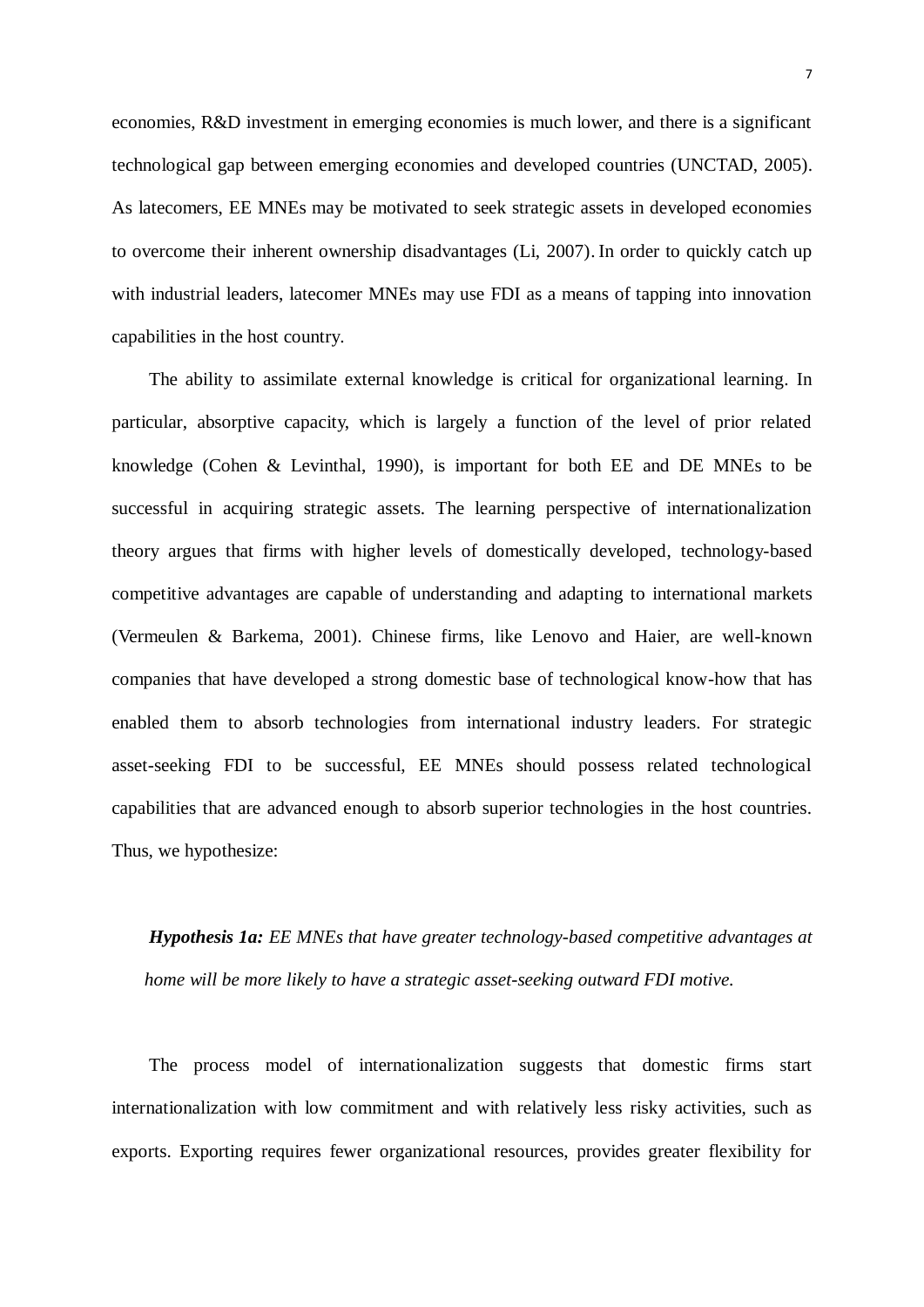managerial actions, and involves low business risks compared with other modes of entry, such as equity investment. As firms gain international experience through early exporting, they increase their international commitments gradually through licensing and joint ventures and, finally, FDI in the form of sales subsidiaries and manufacturing units (Johanson & Vahlne, 1977).

In reality, EE MNEs typically involve two stages of internationalization: the pre-MNE (pre-export, immature-export, and mature export) phases and the MNE (infant MNE, teenage MNE, and mature MNE) phases (Li, 2007). In the process of exporting, firms are able to establish linkages in international markets that are a critical starting point for FDI investors from emerging economies (Mathews, 2006). During the 1980s and early 1990s, much Chinese outward FDI took place to provide a local support function for domestic Chinese exporters, to help them access information, transportation, and financial services, and to help them surmount a variety of trade barriers. Since China"s entry into the WTO in 2001, tariff barriers have been less serious, and non-tariff barriers, such as anti-dumping, have become more prevalent (Peng et al., 2008). To bypass these trade barriers, and to leverage internationalization know-how accumulated in the process of exporting, latecomers from emerging economies like China with more export experience are more likely to engage in outward FDI for the purpose of defensive market seeking (Buckley et al., 2007; Buckley et al., 2008). Thus, we expect a positive association between market-seeking outward FDI and the level of export experience of firms, and hypothesize:

*Hypothesis 1b: EE MNEs with higher levels of export experience will be more likely to have a market-seeking outward FDI motive.*

#### **Industry-based View and Outward FDI from Emerging Economies**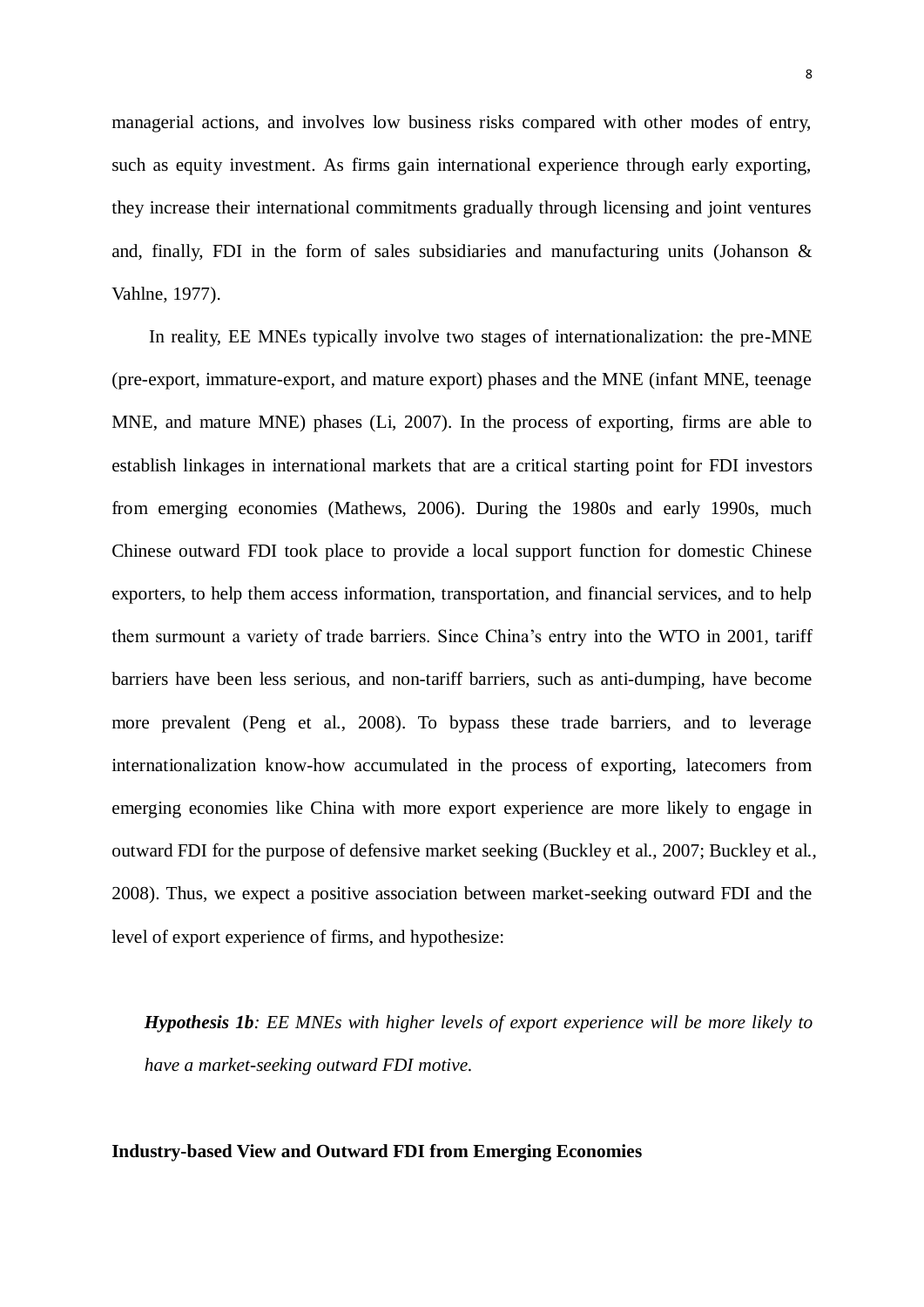The industry-based view stresses that the key principle of competitive strategy formulation is a firm"s relationship to the industry environment in which the firm competes. The external environment – which includes the industry – exerts pressure to which a firm must adapt in order to survive and prosper, and industry dynamics play a critical role in determining a firm"s strategic behaviour (Porter, 1980). Based on this rationale, industry factors have been considered as the primary determinants of a firm"s internationalization in previous studies (Boter & Holmquist, 1996).

High industrial R&D intensity reveals potential for development of new products in an industry. To succeed in industries for which technological innovation is the key source of competitive advantage, internationalization is no longer a matter of choice, but of necessity (Spence, 2003). While firms in traditional manufacturing industries generally follow an incremental approach both domestically and internationally, firms in knowledge-intensive industries are more likely to have an international orientation from inception, and internationalize rapidly (Bell, Crick, & Young, 2004). Facing constraints on strategic asset development domestically, EE MNEs have strong incentives to acquire these assets abroad to overcome institutional and market constraints at home (Luo & Tung, 2007). To secure the competitive position established domestically and catch up with fast-developing technology, latecomer EE MNEs operating in high-tech industries emphasize learning from counterparts in developed economies and may be more motivated to engage in strategic asset-seeking outward FDI activities. Thus, we hypothesize:

*Hypothesis 2a: EE MNEs in industries with higher levels of R&D intensity will be more likely to have a strategic asset-seeking outward FDI motive.*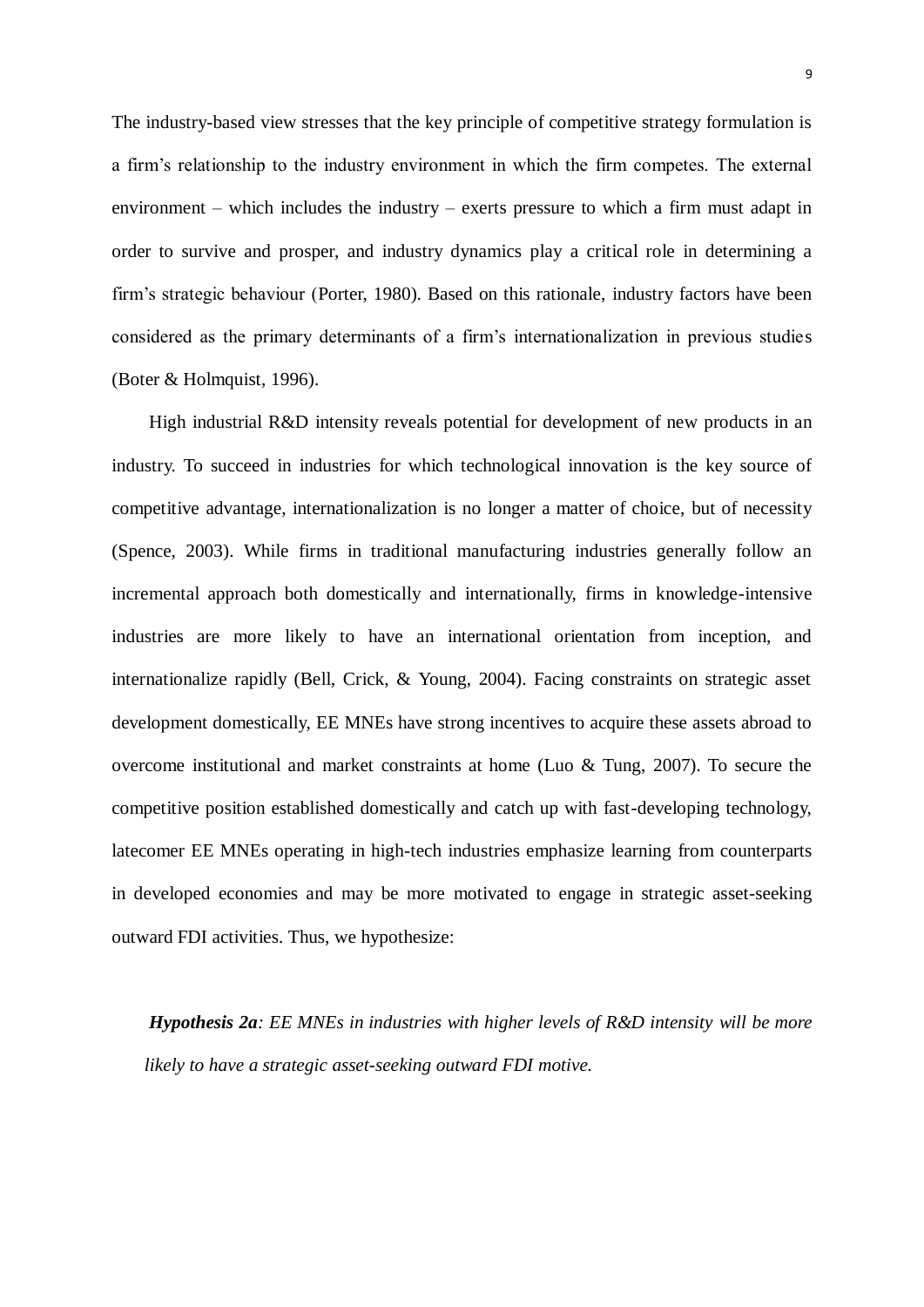The transition towards a market economy in China has created a very competitive environment for domestic private firms. On one hand, the economy is still tightly controlled by the government, and domestic private firms face more constraints for growth than SOEs (Child & Rodrigues, 2005). On the other hand, foreign-invested firms also exert high competitive pressures on domestic private firms (Buckley, Clegg, & Wang, 2002).

Facing severe competition domestically, DE MNEs may increase FDI to avoid home market competition (Wiersema & Bowen, 2008). For the same reason, some EE firms increase FDI not to exploit a competitive advantage that was developed in the domestic market, but to avoid a number of competitive threats in the industry environment, including cut-throat competition and limited room for growth, which it incurs if it operates exclusively in the domestic market (Boisot & Meyer, 2008). To seek further growth, EE firms operating in highly competitive industries have a stronger motivation to venture into overseas markets. Thus, we hypothesize:

*Hypothesis 2b: EE MNEs in industries with higher levels of competition at home will be more likely to have a market-seeking outward FDI motive.*

#### **Institution-based View and Outward FDI from Emerging Economies**

Institutions significantly shape firms" strategies and behaviors in emerging economies (Peng et al., 2008). However, the extant literature on institutions and international business largely focuses on institutions in MNEs" host countries, and neglects institutions in MNEs" home countries (Luo & Tung, 2007). As the largest emerging economy, China has been transitioning from a centrally-planned to a market-based economy through liberalization and privatization, accompanied with institutional changes in political systems, legal frameworks, and market structures (Child & Tse, 2001). However, the economic behavior of Chinese firms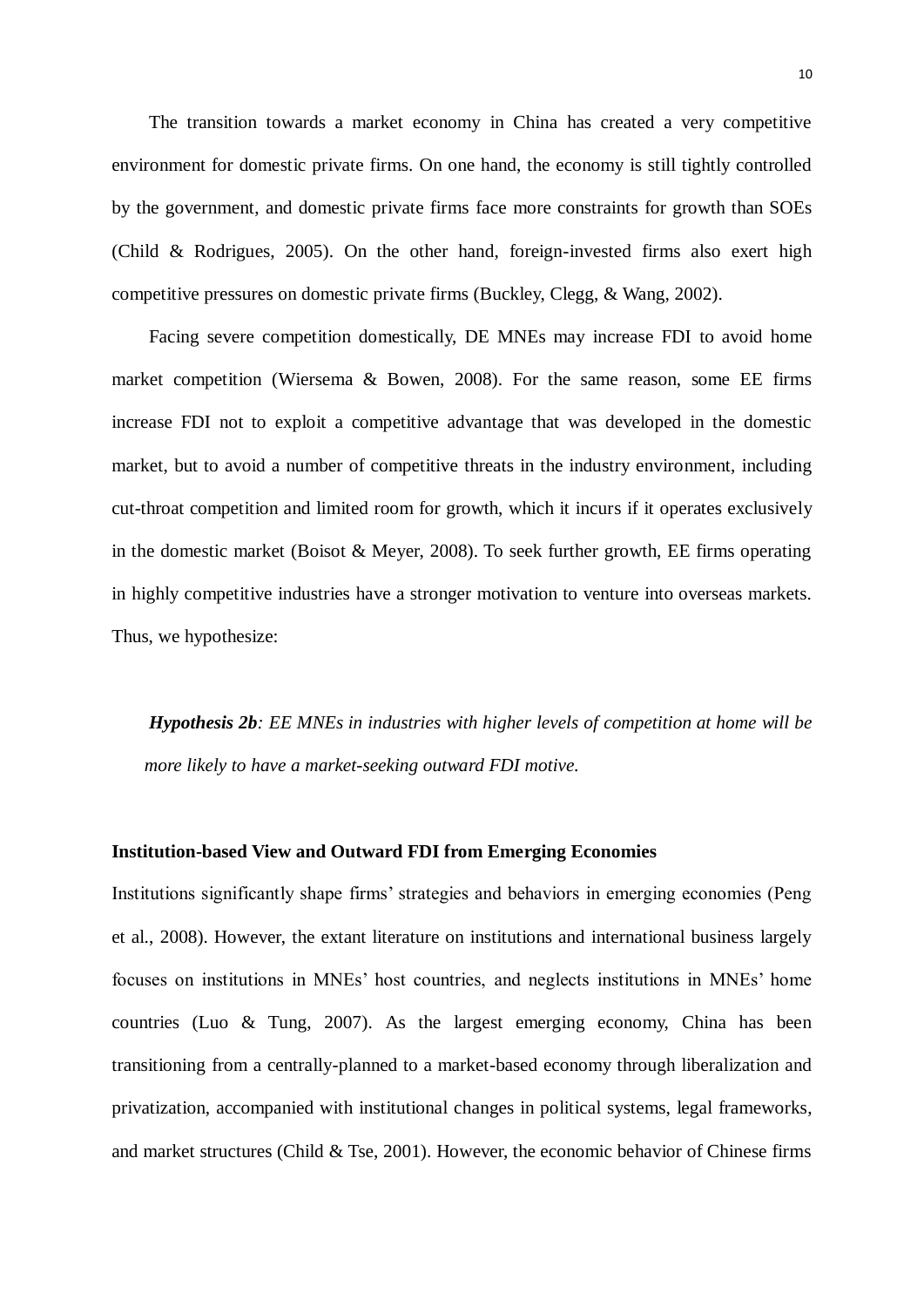is still fundamentally shaped by government policies even after three decades of economic reform. The Chinese government provides strong incentives to enterprises that are in the process of investing abroad (Child & Rodrigues, 2005). With powerful support from the government, some strong Chinese enterprises have been rapidly modernizing and many of them have grown to be competitive on a worldwide scale, largely through aggressive international expansion (Zeng & Williamson, 2003).

Since the formal implementation of the "go global" strategy in 2000, the Chinese government has established a clear direction for the types of outward FDI it would like to encourage, and has been able to push firms to follow its global expansion strategies. For example, the so-called "Outbound Catalogue Guidance", first issued in 2004 (Buckley et al, 2008), lists the government"s preferred host countries and industries, and attempts to induce Chinese firms to invest in these countries and industries by offering preferential access to capital, tax concessions, and other incentives. The guidance states that preferred outward FDI should carry benefits for the firm and China's economy by: (i) promoting China's exports of goods and services, (ii) enhancing the firms" technological capacity and R&D activities, (iii) enabling firms to create and establish an international brand (Buckley et al., 2008).

Government promotion policies on outward FDI are not limited to China. The recent global survey suggests that most emerging and developing country governments now encourage local enterprises to go global (UNCTAD, 2006). On one hand, governments have issued numerous rules and regulations on outward FDI for the purpose of providing a stable and supportive institutional environment so that EE MNEs can acquire strategic assets abroad (Luo, Xue, & Han, 2010). On the other hand, governments have encouraged outward FDI projects that further promote export-led growth strategy of EEs (Buckley et al., 2008). We expect that EE MNEs have stronger outward FDI motives when they receive stronger support from home country governments. Thus, we hypothesize: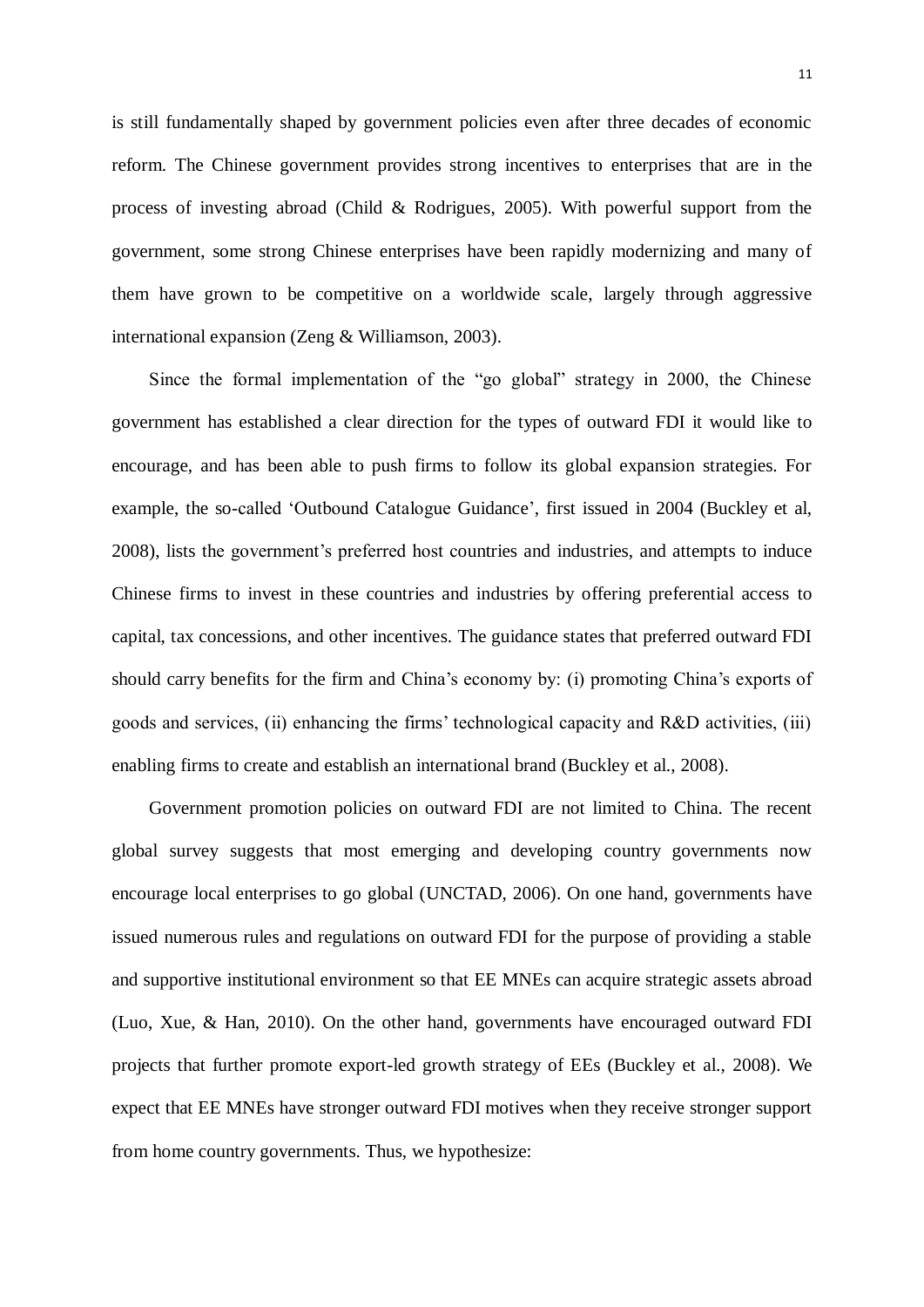*Hypothesis 3a: EE MNEs with higher levels of government support will be more likely to have a strategic asset-seeking outward FDI motive.*

*Hypothesis 3b: EE MNEs with higher levels of government support will be more likely to have a market-seeking outward FDI motive.*

## **Moderation Effects**

The hypotheses developed above emphasize separately the importance of internal capabilities, industry dynamics, and institutional factors in outward FDI from emerging economies. While scholars have begun to establish the importance of variations in the institutional and industrial characteristics across home and host countries with regard to the behaviors of MNEs, they have rarely looked beyond the task environment to explore interactions between institutional and industry environments, organizations, and strategic choices (Hitt, Tihanyi, Miller, & Connelly, 2006).

However, internationalization can be viewed as continuous input, with process, output, and feedback activity over time, whereby the external environment acts as a moderator on internationalization behavior (Kast & Rosenzweig, 1974). In other words, internal and external factors may be interrelated, in the sense that some factors may complement or reinforce others in the strategic choices made by firms. In line with this argument, Jones and Coviello (2005) developed a conceptual framework of entrepreneurial internationalization behavior as a cyclical process moderated by the external environment within which firms operate. Gao, Murray, Kotabe, & Lu (2010) also pointed out that the need to explore the interactions of resource-, industry-, and institution-based variables and examine how they jointly shape firms' internationalization strategies. However, there are limited empirical studies on the interaction of external environments and firms" internal factors as the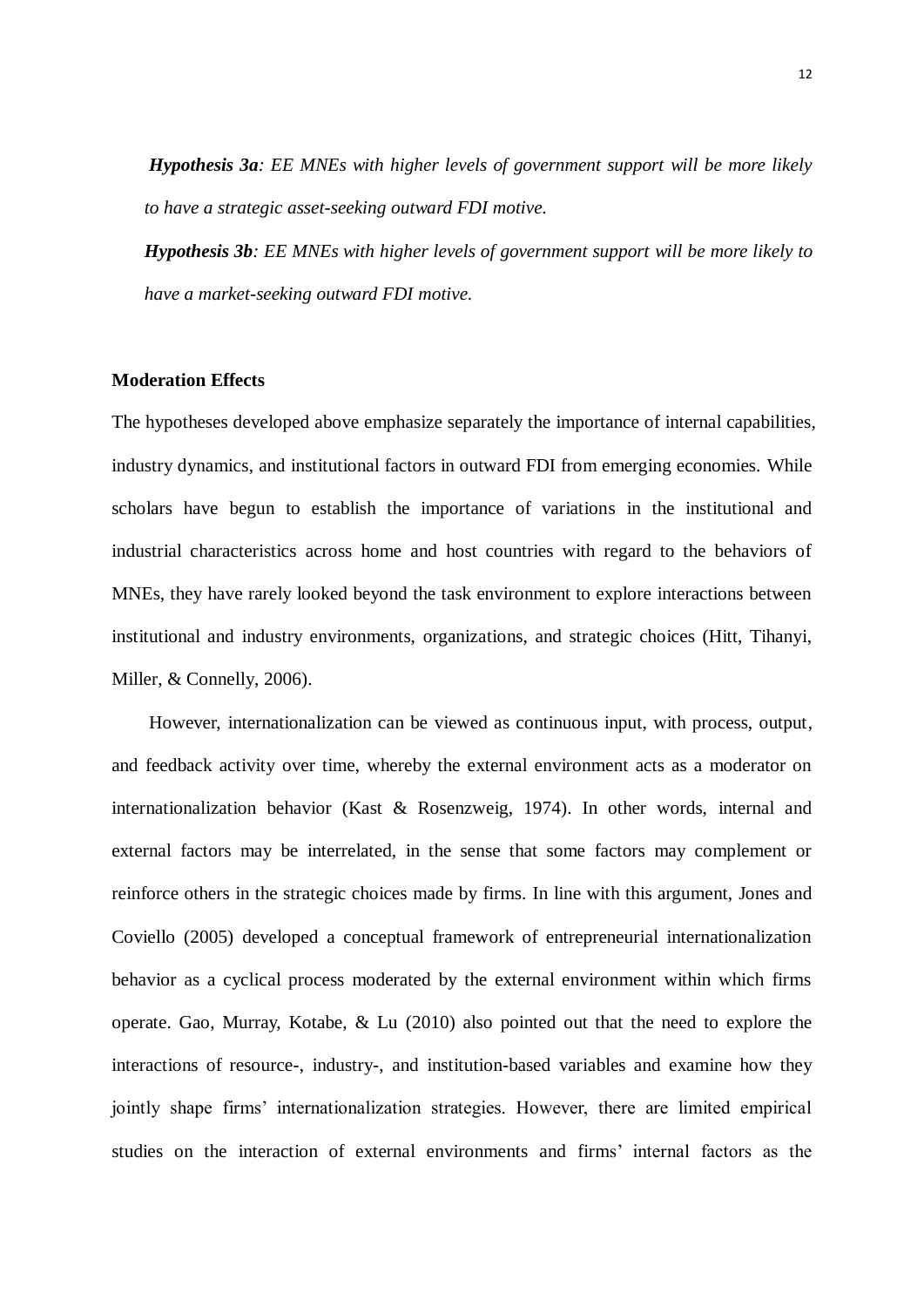determinants of internationalization strategies. We develop a number of hypotheses on EE MNEs" internationalization motives, focusing on the interaction of these internal and external forces.

Operating in industries where technology advantages are critical for success, EE firms face more serious technology constraints at home than those in industries where technology advantages are less critical (Yamakawa et al., 2008). Hence these firms can use outward FDI as a springboard to aggressively acquire or buy strategic assets from advanced MNCs to compensate for their competitive weakness and to compete more effectively against global rivals in their home countries (Luo & Tung, 2007). For example, some Chinese firms operating in R&D intensive industries, such as Lenovo and ZTE, consider outward FDI as an effective way to obtain advanced technology, internationally recognized brands, and human capital (Liu & Buck, 2009). Thus, we hypothesize:

*Hypothesis 4a: Industrial R&D intensity will positively moderate the relationship between EE MNEs' technology-based competitive advantage and their strategic asset-seeking outward FDI motive.*

Industry characteristics also may moderate the relationship between export experience and outward FDI motive by EE firms for two main reasons. First, in some industries, operating on a global scale and serving international markets are essential for survival and further growth. In such cases, industry characteristics affect firms' international activities such as export experience and outward FDI. Second, as seen above with regard to R&D intensity, the level of industry competition pushes firms to seek markets elsewhere. Evidence from existing studies indeed shows that the possibility of internationalization is likely to be moderated by industry instability and competition in domestic markets (Gao et al., 2010). The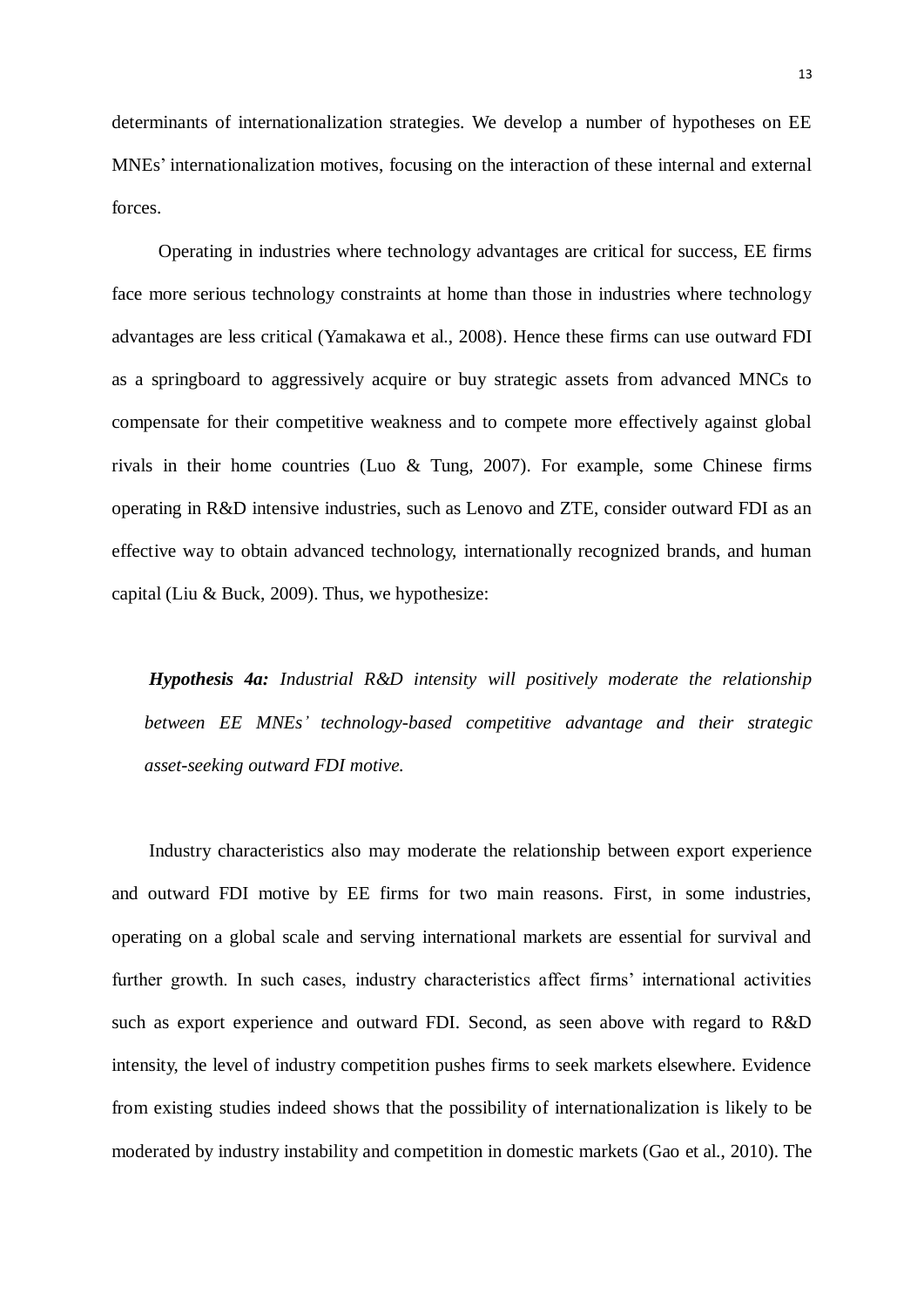stronger the competition in the domestic market, the greater the incentive is for firms to engage in both defensive and offensive market-seeking FDI (Buckley et al., 2008). Hence, we hypothesize:

*Hypothesis 4b: Industry competition will positively moderate the relationship between EE MNEs' export experience and their market-seeking outward FDI motive.*

Henisz and Macher (2004) examine the joint impact of firm- and country-level factors on the location decisions of MNEs, and find that firms with more advanced technological capabilities are more likely to make investments in countries with greater technological sophistication but not in politically hazardous countries where they face greater expropriation hazards. Witt and Lewin (2007) take an institutional escapism view and argue that outward FDI by some EE MNEs are firms' escape response to misalignments between firm needs and home-country institutional conditions. Boisot and Meyer (2008) had a similar observation.

Different from the institutional escapism view, another line of study emphasizes that government support plays an important role in all internationalization stages of EE MNEs, given that corporations take government policies as an additional input in developing their international strategies (Aggarwal & Agmon, 1990; Luo, Xue, & Han, 2010). Consistent with export-led growth strategies pursued by governments in emerging economies, for example, export-seeking FDI is undertaken by EE MNEs to promote their exports in host markets (Lecraw, 1993). In another example, realizing the importance of technology for long-term growth, governments in emerging economies have formulated a series of policies as institutional support for the acquisition of advanced knowledge in foreign countries (UNCTAD, 2005). Hence, government policies can have a strong impact on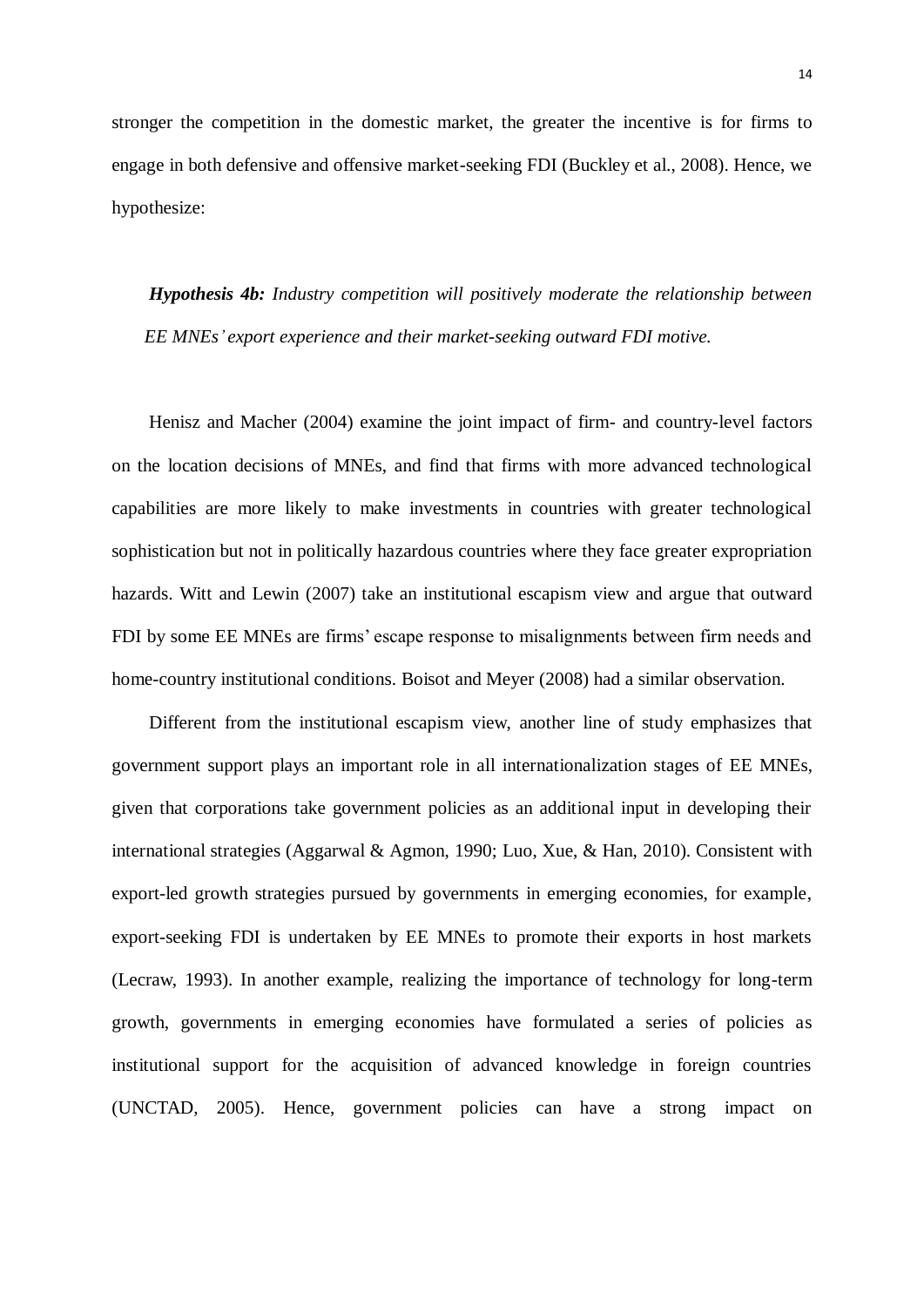export-promotion and technology-acquiring outward FDI activities in the internationalization process of EE MNEs (Aggarwal & Agmon, 1990).

The Chinese government particularly emphasizes the role of outward FDI in promoting export and acquiring strategic assets abroad through various supportive policies (Luo, Xue, & Han, 2010). Increasing numbers of Chinese MNEs are seizing opportunities arising from deregulation and liberalization following China"s new outward FDI promotion policies. To benefit from these policies, firms need to develop some ownership advantages rooted in the home country conditions in order to compete with established MNEs internationally (Aggarwal & Agmon, 1990). We argue that it is highly likely that private firms with some technology-based competitive advantages that have export experience are able to benefit from supportive government policies towards outward FDI.

Both the institutional escapism and the governmental promotion views argue that internationalization strategies result from the interaction between firms' needs and home-country institutional conditions. Therefore, we hypothesize interrelationships among technology-based competitive advantage, export experience, supportive government policies, and outward FDI motive as follows:

*Hypothesis 4c: Supportive government policies will positively moderate the relationship between EE MNEs' having technology-based competitive advantages and their strategic asset-seeking outward FDI motive.*

*Hypothesis 4d: Supportive government policies will positively moderate the relationship between EE MNEs' export experience and their market-seeking outward FDI motive.*

# **METHOD**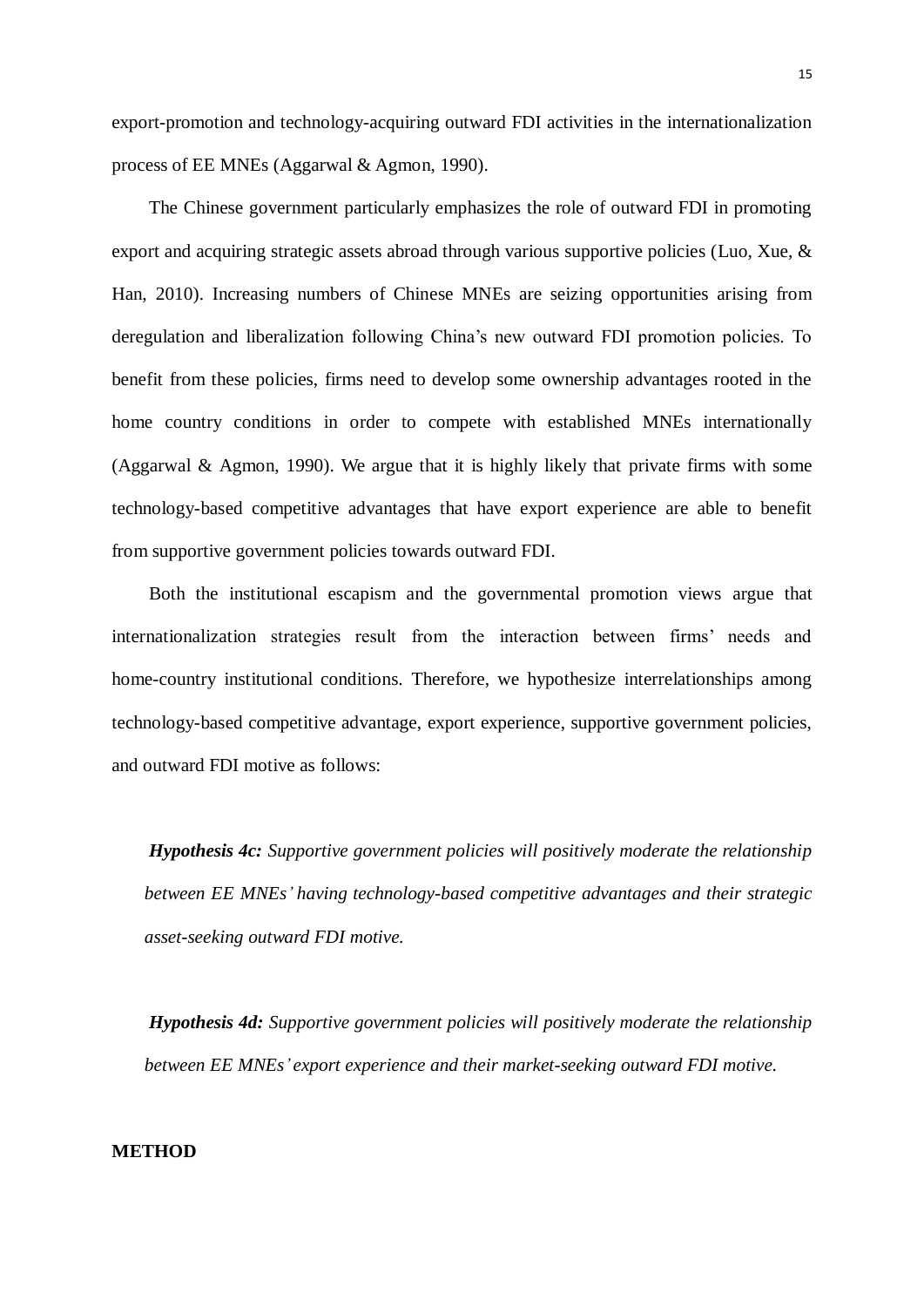#### **Sample**

The data used in our study were collected through a questionnaire survey jointly conducted by the Chinese Academy of Social Sciences (CASS) and All-China Federation of Industry and Commerce (ACFIC) in 2008. CASS is the largest government-funded research institute of social sciences, while ACFIC is the largest association of firms in China. The government background of CASS and ACFIC has both advantages and disadvantages when conducting the survey. On the positive side, cooperation with government agencies can help survey teams to gain "legitimacy" and overcome some difficulties, such as a low response rate. In several recent studies on the outward FDI of Chinese firms, scholars chose to work with government agencies, including the Ministry of Commerce and the Statistics Bureau of China, to enlarge the sample size and to access a reasonable number of firms with outward FDI (Cui and Jiang, 2009; Yiu et al., 2007). On the negative side, involving government-related institutes may cause biased responses in surveys, especially with the questions about the role of government agencies. However, we would argue that the sponsorship of CASS and ACFIC may not cause serious biases towards favorable responses to the questions concerning the role of government agencies in outward FDI. First, CASS and ACFIC are public institutes instead of administrative authorities, and mainly play the role of facilitating communications between firms and administrative authorities.<sup>[2]</sup> Second, both institutes are reputable and have extensive experience in conducting surveys and collaborating with international research institutes. Moreover, survey data collected by the two institutes have been widely used in previous studies (e.g., Bai, Lu, & Tao, 2006).

As outward FDI activities by Chinese SOEs mainly reflect the interests of the Chinese government (Morck et al., 2008), the survey focused on domestic private firms. We also limited the sample to firms with more than 5 million RMB annual sales in 2007, given that outward FDI activities are relatively rare among small Chinese firms. The survey focused on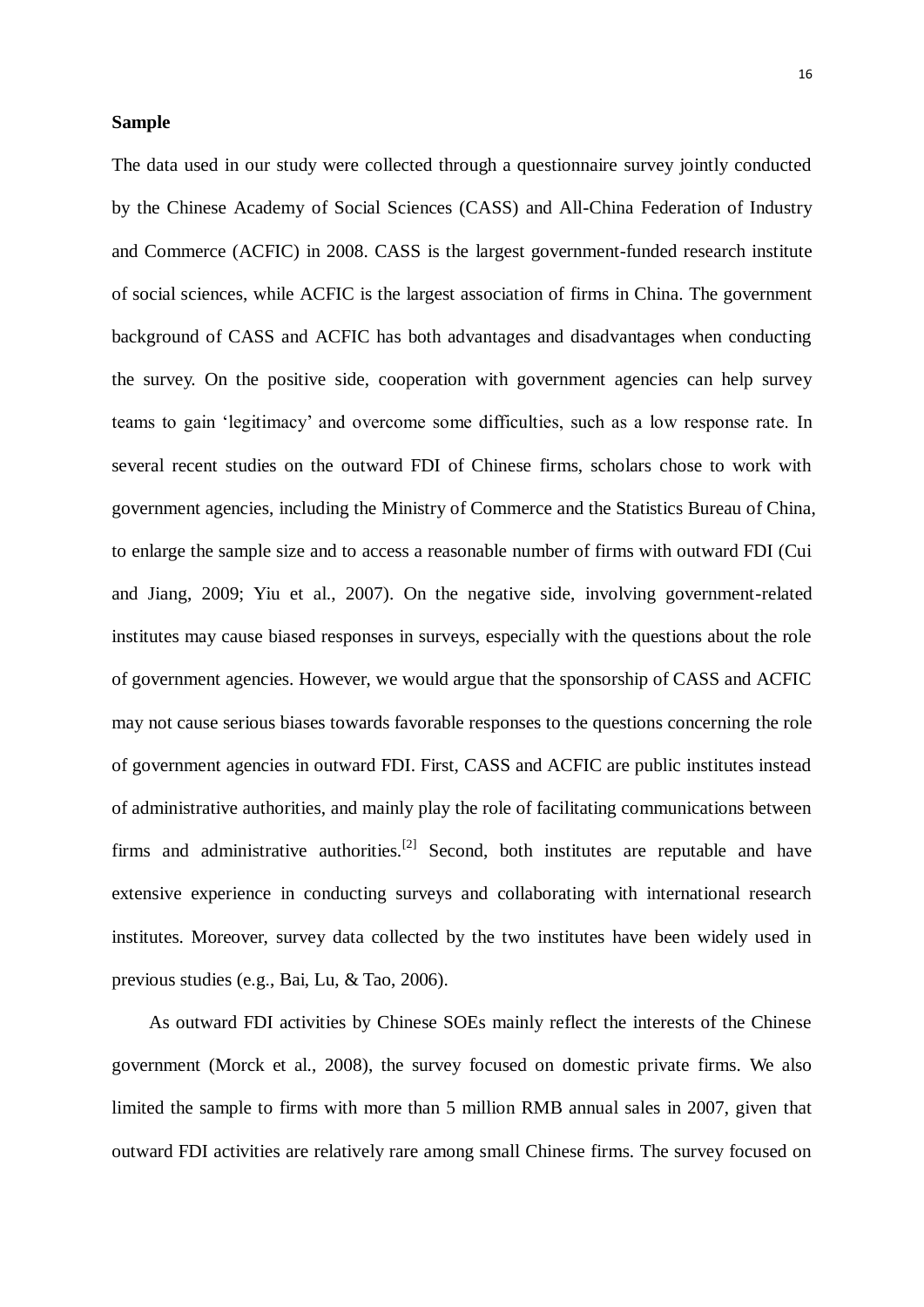manufacturing firms in order to control for fundamental differences between firms in manufacturing industries and other industries. According to official statistics, the top eight provinces, including Zhejiang, Jiangsu, Shandong, Fujian, Shanghai, Guangdong, Beijing, and Heilongjiang, accounted for 55.7 percent of Chinese outward FDI entities by the end of 2007 (MOFCOM, 2008). The survey covered Hebei province in addition to six of the above eight provinces, namely Zhejiang, Jiangsu, Fujian, Shandong, Beijing, and Shanghai.

In July 2008, questionnaires were sent to 1,200 firms randomly selected from domestic private firms registered in the seven provinces mentioned above. We received a total of 868 completed questionnaires (with a response rate of  $72\%$ ).<sup>[3]</sup> The possibility of non-response bias was checked by comparing the characteristics of the respondents with those of the original population sample. The calculated t-statistics for the number of employees and age of the firm were all statistically insignificant. After eliminating the questionnaires with missing values for key variables, 632 firms remained for analysis. The majority of the survey respondents are owners and/or managers of firms who are in a position to engage in high-order reflective thinking of motives of firms' strategic decisions such as outward FDI, and are suitable respondents for this survey. Only firms that had engaged in outward FDI or had been planning to conduct outward FDI were required to provide information on motives for outward FDI. A total of 198 firms out of 632 revealed the relevant information on their motives for outward FDI. To test our hypotheses on outward FDI motives, we focused on these 198 firms, whereas 632 firms were used in a robustness check of the propensity for outward FDI. We report the industrial distribution of the sample firms in the Appendix.

# **Dependent Variables**

We measured Chinese firms' outward FDI motives directly by asking firms to evaluate the importance of strategic asset-seeking and market-seeking motives for outward FDI along a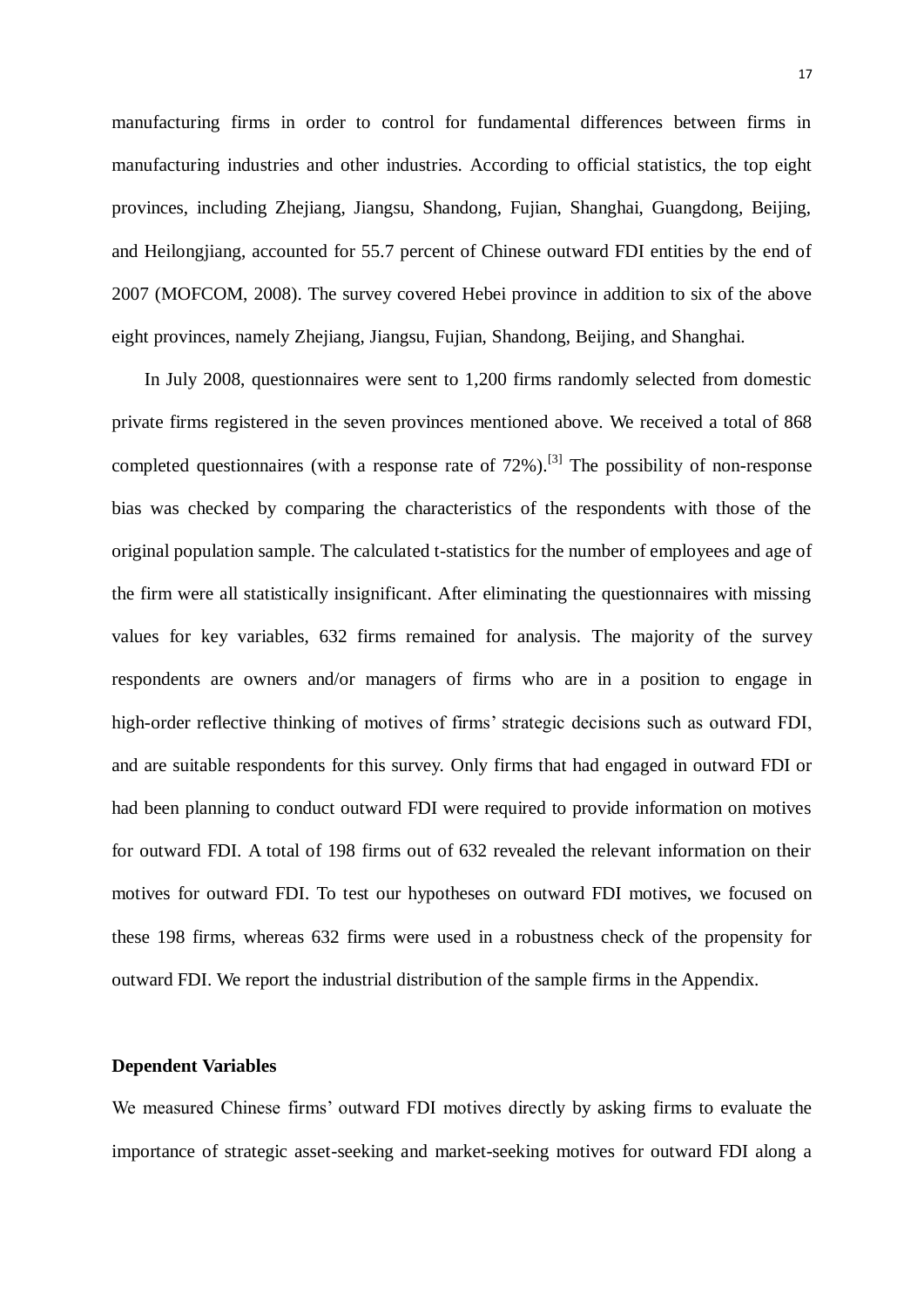five-point scale (1=not important, 5=very important). For the strategic-asset seeking motive, we used three items. The respondents were asked to assess the importance of outward FDI in terms of (1) obtaining advanced technologies, (2) acquiring high-quality brands, and (3) attracting high-end human resources. Three items measure the market-seeking motives. The respondents evaluated the importance of outward FDI: (1) to avoid market competition in the domestic market, (2) to enter new foreign markets, (3) to increase market share in host countries.

#### **Independent Variables**

*Technology-based competitive advantage* is measured by three items. We asked the respondents to evaluate whether or not (1) the firm has the capability to provide unique products and services, (2) the firm"s products and technologies are not easily imitated by its competitors, and (3) the firm"s customers cannot easily find alternative suppliers to switch to. These items capture the major characteristics of competitive advantages – valuable, rare, imperfectly imitable, and non-substitutability (Barney, 1991). The response takes the value of 1 if the answer is "yes", and zero otherwise. We construct an ordinal measure that equals the sum of the three binary variables to reflect a firm"s technology-based competitive advantage.

*Export experience* is measured as a ratio of a firm's export sales to its total sales. We take the average of the firm"s exports to sales ratios for 2004–2006 for a more reliable proxy.

*Industry R&D intensity* is calculated from the Annual Census of Manufacturing Firms (ACMF) conducted by the Statistics Bureau of China. The ACMF data is considered to be the most reliable disaggregate data on Chinese manufacturing firms and is widely used (e.g., Chang & Xu, 2008). Industry R&D intensity is measured by the ratio of R&D expenditure to total sales of an industry in which a firm operates. We also use the average ratio during 2004–2006 for a reliable proxy.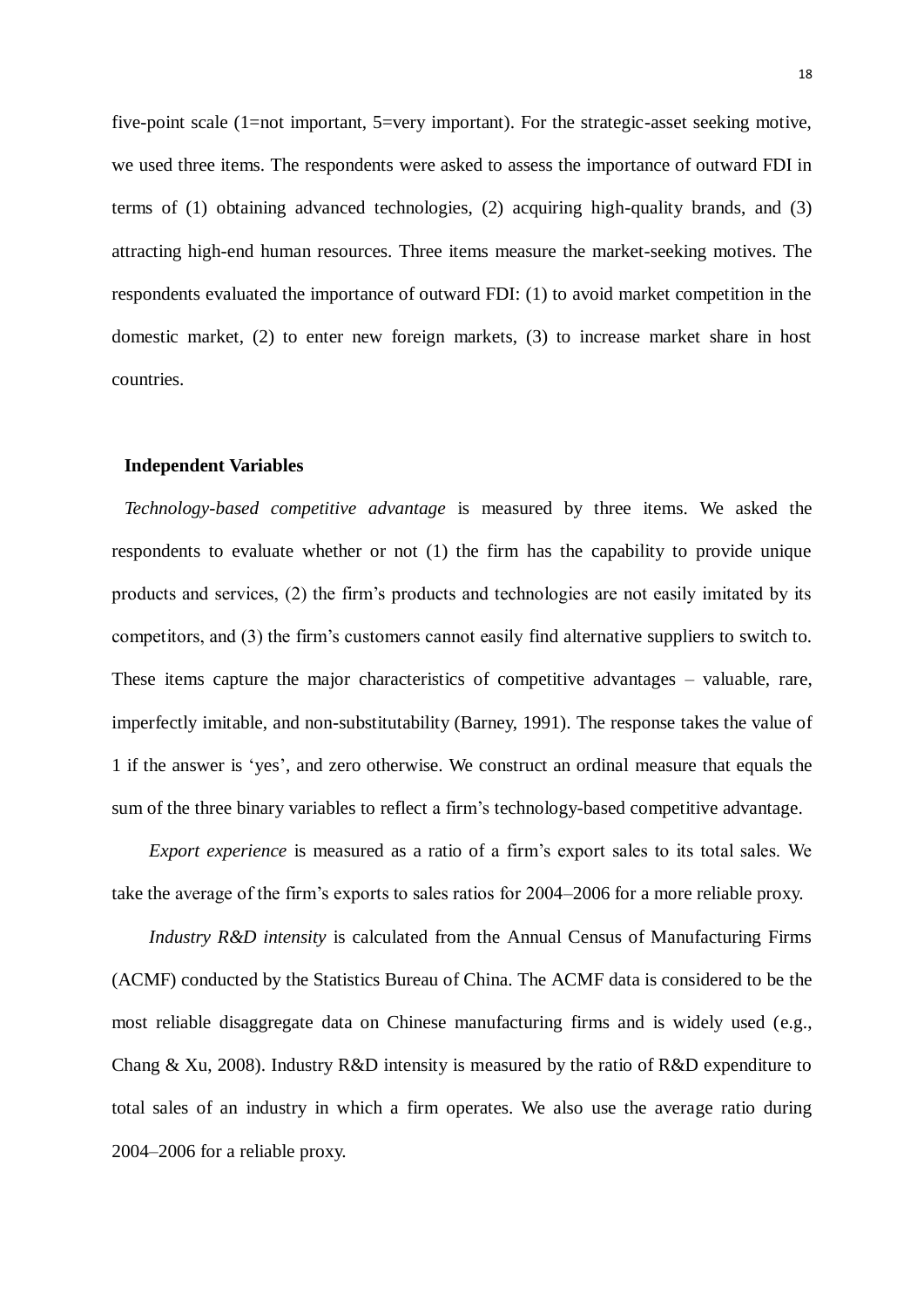*Industry competition* is calculated from the ACMF data for 2004–2006. Specifically, it is measured as one minus the Herfindahl index. As the Herfindahl Index ranges from 1/N to one, where N is the number of firms in the market, industry competition ranges from 0 to  $(1-(1/N))$ . We rescale the industry competition proxy by multiplying it by 100 so that a high value reflects a highly competitive industry.

At the Fifth Plenary of the  $15<sup>th</sup>$  Central Committee of the Communist Party of China in 2000, the party announced a new strategy of encouraging Chinese companies to "step out" into the global economy not only through exporting, but also through investing overseas (Luo, Xue, & Han, 2010). Changes in outward FDI policy have focused on five areas: creating incentives for outward investment; streamlining administrative procedures, including greater transparency of rules and decentralization of authority to local governments; easing capital controls; providing information and guidance on investment opportunities and reducing investment risks (Buckley et al., 2008; Luo et al., 2009). Accordingly, *supportive government policies* are measured by five items which assess the extent to which a firm can easily (1) access bank loans to facilitate outward FDI, (2) get investment insurance to facilitate outward FDI, (3) access "going abroad" seeding funds for small-medium enterprises from the government, (4) get overseas investment tax reduction, and (5) get foreign currency to facilitate outward FDI. We asked the respondent to evaluate these items along a five-point scale (1=very difficult, 5= very easy). The average of the responses to the five items was used to measure this variable.

#### **Control Variables**

Six control variables, which were considered in prior research, are included in this study. *Firm size* is proxied as the natural logarithm transformation of the number of employees of a firm. *Firm age* is measured as the number of years since founding. We measure potential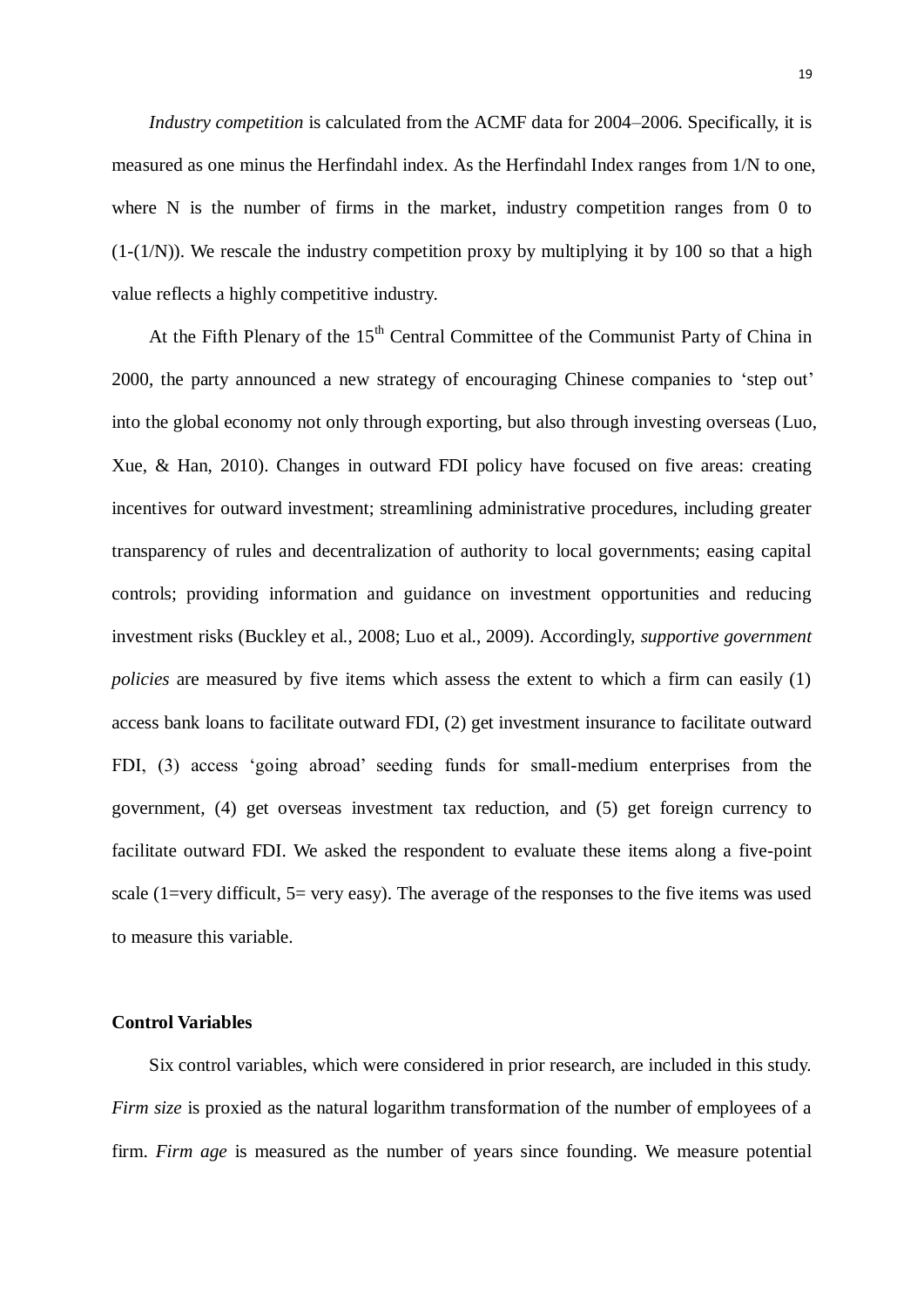slack assets of a firm using the firm"s average *Debt-to-asset ratio* for 2004–2006 (Yiu et al., 2007). We also control the firm"s past performance by including average *return on sales* in the period of 2004–2006. *Family ownership as majority* is a dummy variable, indicating whether the majority ownership in a firm is a family. It is included to control possible ownership advantages derived from social networks linked to family firms which can reduce inter-firm transaction costs in the process of internationalization (Erdener & Shapiro, 2005). *Risk-taking* measures top executives' attitudes towards risks in internationalization, and equals 1 if the answer to the question "should firms rely on themselves to control risks in the process of internationalization" is yes, and zero otherwise. Including these variables in our empirical model allows us to control the internalized value of international expansion. This is critical for latecomers from emerging markets to overcome problems of market intelligence and uncertainty in the process of internationalization (Mathews, 2006). We also included industry and province dummies in the analyses.

#### **Adequacy of the Measures: Reliability, Validity, and Common Method Variance**

We assessed the reliability of three multi-item constructs, strategic asset-seeking motive, market-seeking motive, and supportive government policies, with Cronbach"s alpha. All scales except market-seeking had reliabilities greater than the recommended 0.70 (see Table 1). The alpha for market-seeking is 0.62, which is generally acceptable for questionnaire scales (Van de Ven & Ferry, 1979). We conducted a confirmatory factor analysis to assess the convergent and discriminant validity of the multi-item constructs. As presented in Table 1, results of the confirmatory factor analysis indicated that the measurement model fits the data well ( $\chi^2(30) = 80.63$ ; CFI = 0.91; NFI = 0.88; RMSEA = 0.07), thereby confirming the unidimensionality of each construct in the model (Anderson & Gerbing, 1988). Convergent validity is observed when the path coefficients from latent constructs to their corresponding manifest indicators are statistically significant (that is,  $t > 2.0$ ; Anderson & Gerbing, 1988).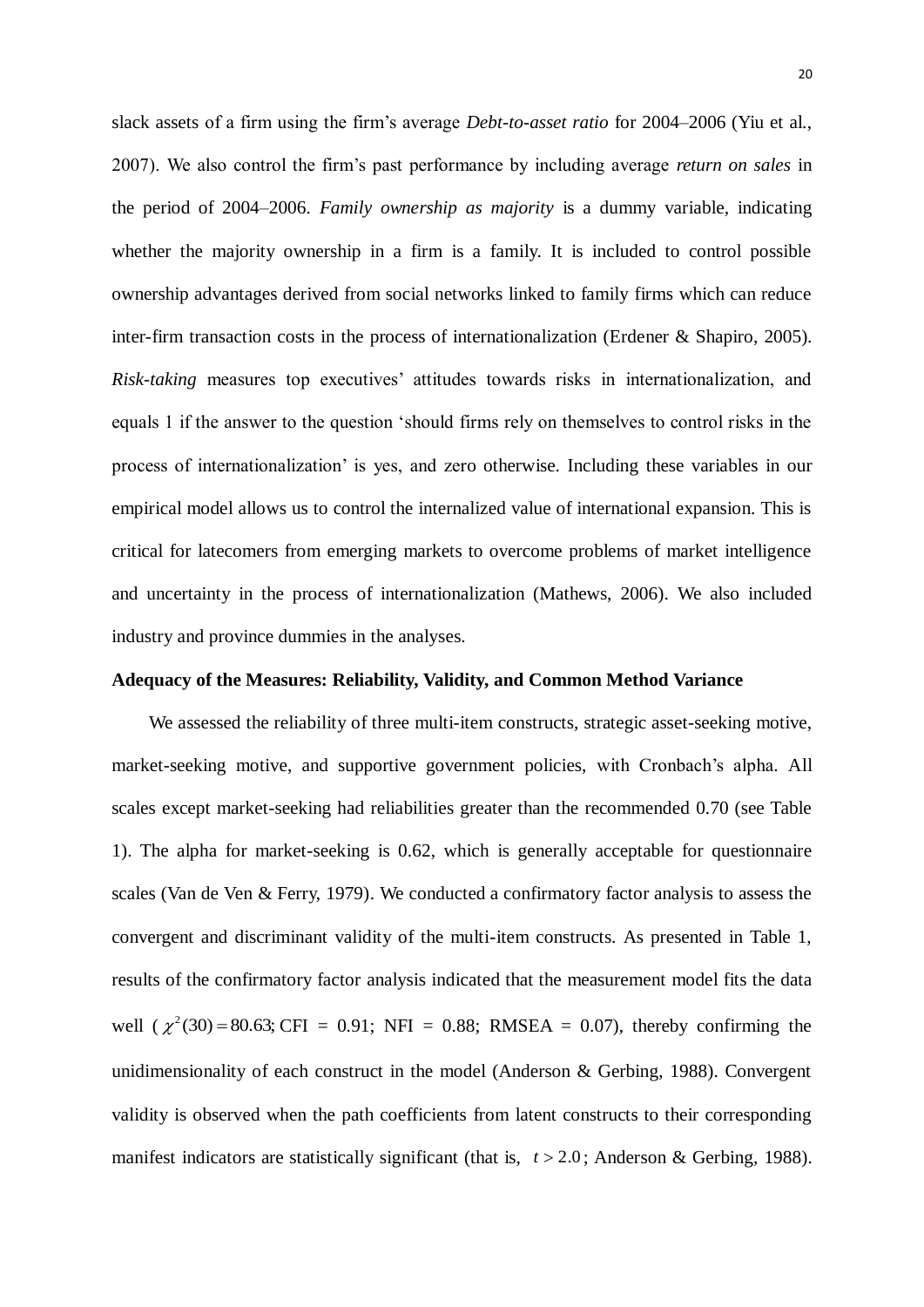All items loaded significantly on their corresponding latent construct, with the lowest t-value being 5.16 ( $p > 0.01$ ), thereby providing evidence of convergent validity. We assess the discriminant validity of the latent constructs with two alternative models. The first is a two-factor model that combines the two FDI motives into one factor and the supportive government policies as a second factor. The fit statistics of this model are [IFI=0.78, CFI=0.86, and RMSEA=0.07]. The second alternative model is a one-factor model with all items loading onto a single factor. The fit statistics for this model are [IFI=0.82, CFI=0.93, and RMSEA=0.06]. The chi-square difference between the alternative models is highly significant. These results are in support of discriminant validity (Anderson and Gerbing, 1988). In general, these results provide support for construct validity for the measures. Table 1 shows the factor structure for the three-factor baseline model.

#### ------------------Insert Table 1 about here ----------------

Since we collected information on dependent and independent variables from the same respondents, we may have a common method bias problem, in which a bias in the source might contaminate all measures in the same direction. We test for this potential problem by conducting the Harman one-factor test (Podsakoff, MacKenzie, Lee, & Podsakoff, 2003). This test loads all the measurement items into an exploratory factor analysis. The data would have a common methods bias problem if a single factor emerged that accounted for a large percentage of the variance in the resulting factors. The results show that the largest factor explained only 17.6% of the total variance. Hence, a common method bias is unlikely to be a major concern in our data.

Further, we take the mean-centering approach in our regressions (for hypotheses testing) to deal with potential multicollinearity. We check variance inflation factors (VIFs) for our variables, and find that the VIFs of all the variables are far below 10, the acceptable cut-off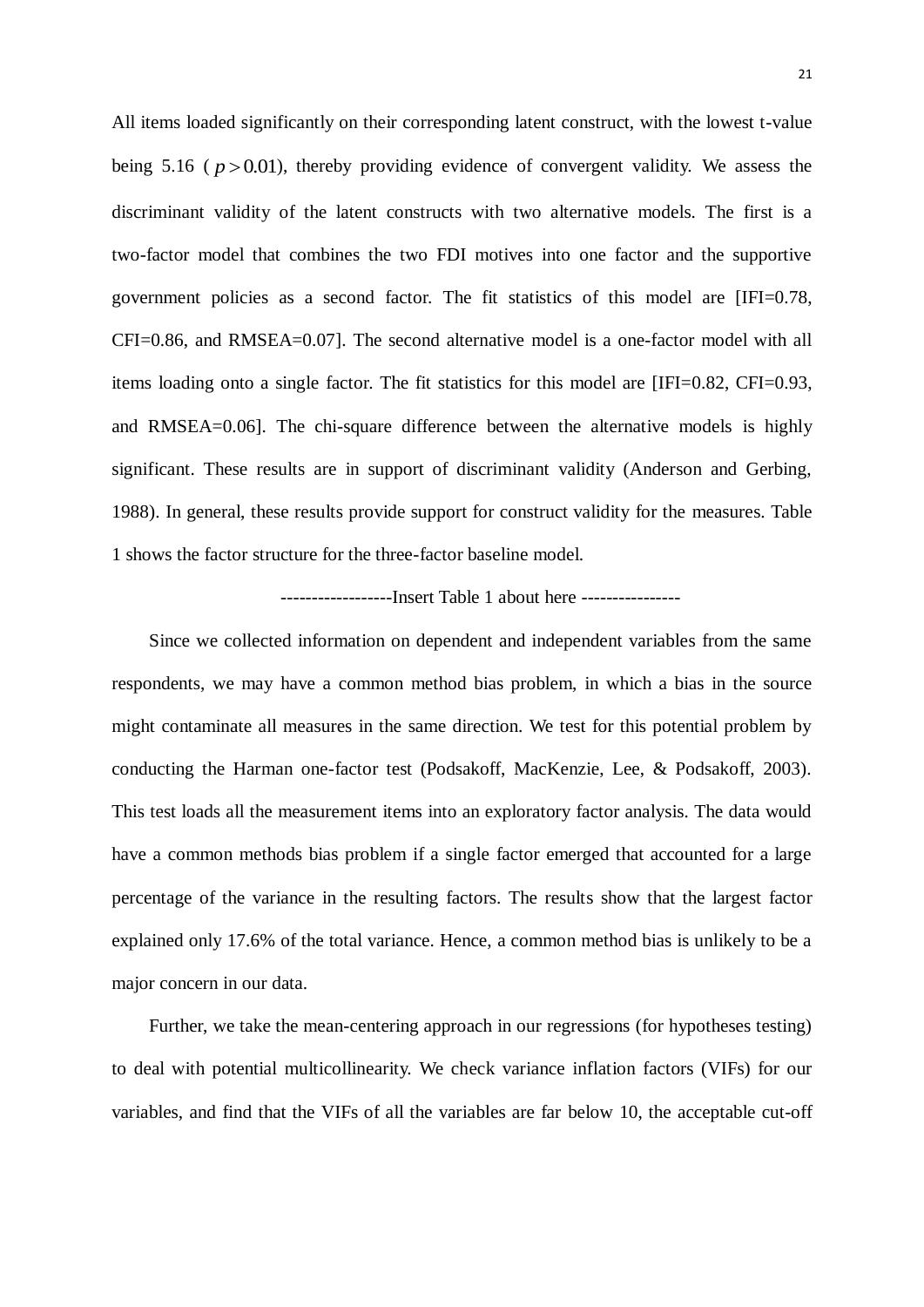point (Neter, Wasserman, & Kutner, 1996). Thus, the issue of multicollinearity is not a concern.

#### **Analyses for Hypotheses Testing and Robustness Check**

We followed standard practice in the literature (Yiu et al., 2007), and estimated OLS regressions with Huber-White's robust standard error (White, 1980) using strategic asset-seeking and market-seeking motives as the dependent variables to gain insights into conditions under which different motives for outward FDI occur.

As an additional check on the factors contributing to FDI, we examined if the factors contributing to firms" strategic asset-seeking and market-seeking motives for outward FDI also affect the probability of outward FDI. To do so, we constructed a dummy dependent variable that equals 1 if a firm had engaged in outward FDI, or had been planning to do so, and 0 otherwise. We used the total sample of 632 firms for this robustness test. We run a logit model including all the control and independent variables

Table 2 presents standard deviations, means, and correlations of the variables. As it is shown in Table 2, the sample firms have, on average, over 351 employees, and the average age of the firms is about 11 years. The export sales of the sample firms account for more than 60% of their total sales, and 78% of the firms have family majority ownership.

-------------------- INSERT TABLE 2 ABOUT HERE --------------------

#### **RESULTS**

Although we have separate hypotheses on the strategic asset-seeking motive and the market-seeking motive, these two types of motives could be complementary in firms' outward FDI decisions, and do not necessarily have to be mutually exclusive (Buckley et al.,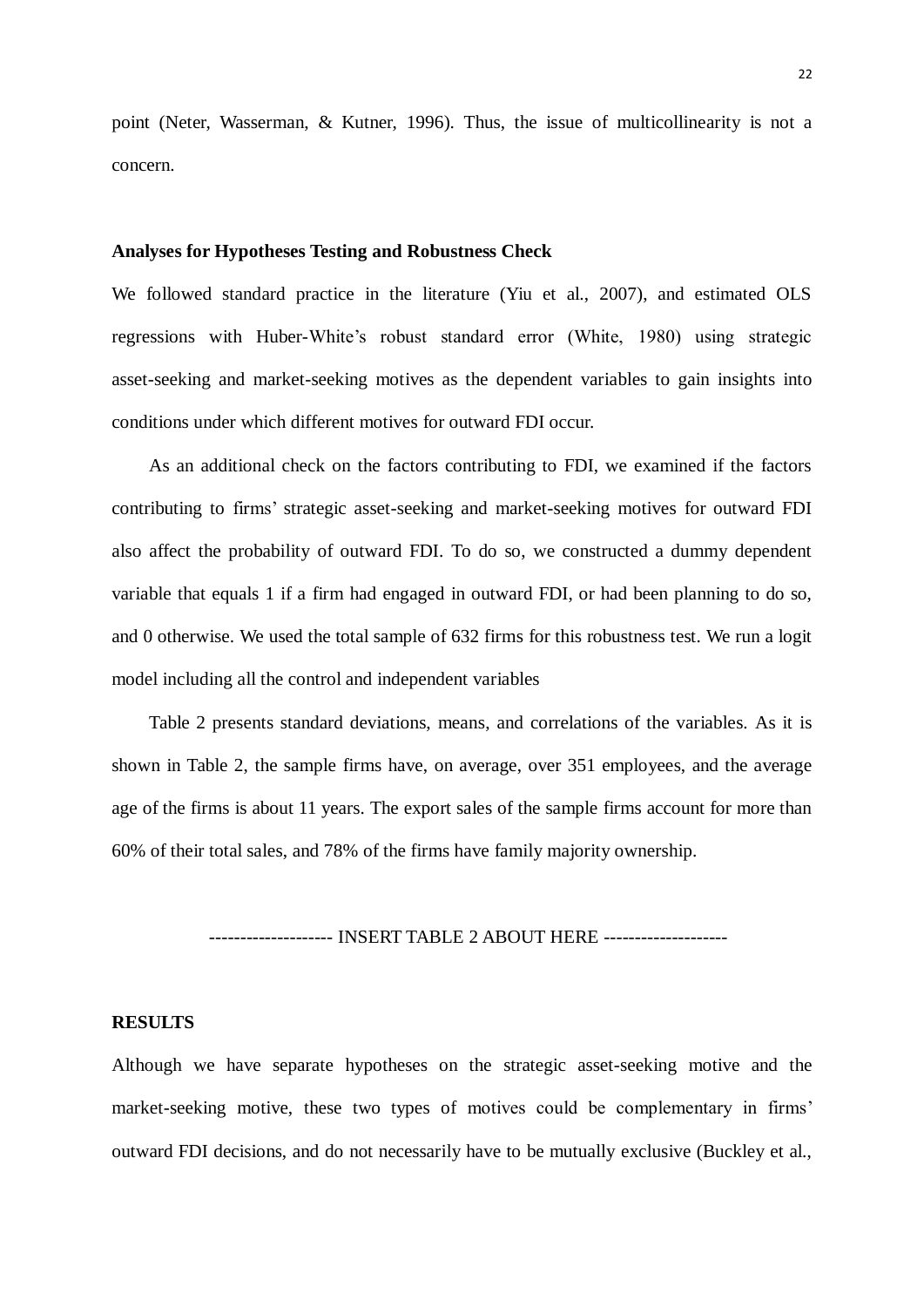2007; Luo & Tung, 2007; Makino et al., 2002). Hence, we include all the independent variables to verify the relative explanatory power of these hypothesized independent variables on both strategic asset-seeking and market-seeking motives. We report regression results for the strategic asset-seeking motive and the market-seeking motive in Columns 1 and 2 of Table 3, respectively.<sup>[4]</sup>

## -------------------- INSERT TABLE 3 ABOUT HERE --------------------

Column 1 of Table 3 has the results for strategic asset-seeking motive. As shown, the coefficient of the firm"s *Technology-based competitive advantage* is positive and significant (B=.18, p<.05). Thus, hypothesis 1a is supported. The results also reveal that *Industry R&D intensity* has a positive and significant impact on strategic asset-seeking motives (B=.58, p<.05) and support hypothesis 2a. Firms that have received more *Supportive government policies* have significantly higher strategic asset-seeking motives (B=.37, p<.01) when they conduct outward FDI, thus supporting hypothesis 3a. The positive and significant coefficient of *Technology-based competitive advantage \* Industry R&D intensity* (B=.56, p<.05) suggests that firms which possess technology-based competitive advantage are more likely to be driven by strategic asset-seeking outward FDI motives when they operate in high R&D intensity industries. The result supports hypothesis 4a. Finally, the coefficient of *Technology-based competitive advantage \* Supportive government policies* is positive and significant at the 10% level  $(B=.20, p<.10)$ , suggesting that firms with technology-based competitive advantage are more likely to conduct strategic asset-seeking outward FDI when they receive more support from the government. Thus, hypothesis 4c is marginally supported.

Column 2 shows the results on market-seeking motive. The results suggest that *Export experience* (B=.41, p<.05) and *Industry competition* (B=.90, p<.05) are positively and significantly associated with market-seeking motives for outward FDI. Thus, hypotheses 1b and 2b are supported. The coefficient of *Supportive government policies* is positive and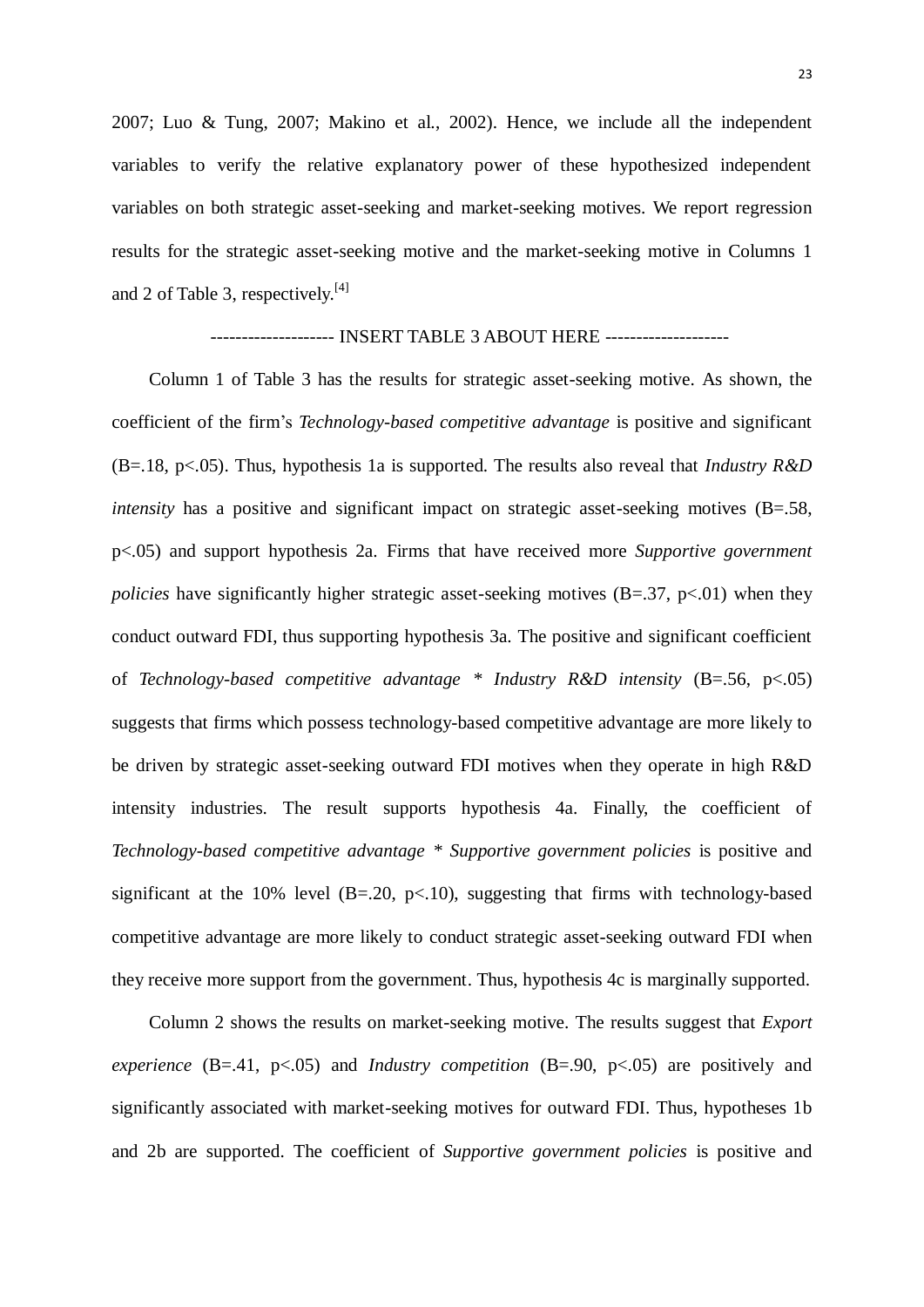significant at the 10% level (B=.018, p<.10). Thus, hypothesis 3b is weakly supported. The result of *Export experience \* Industry competition* (B=.20, p<.05) support hypotheses 4b. The coefficient of *Export experience \* Supportive government policies* is positive but insignificant. Thus, hypothesis 4d is not supported.

Results in Columns 1 and 2 of Table 3 also show that coefficients of hypothesized variables on the market-seeking motive are largely insignificant in explaining the strategic asset-seeking motive, while the coefficients of hypothesized variables on strategic assetseeking motive are largely insignificant in explaining the market-seeking motive. To summarise, the finding confirms that the hypothesized independent variables on the strategic asset-seeking motive are useful in explaining the strategic asset-seeking motive, while the hypothesized independent variables on the market-seeking motive are useful in explaining the market-seeking motive, thus further supporting our hypotheses.

We report the results of the robustness check in Column 3 of Table 3. The coefficients of all the hypothesized independent variables are positive and mostly significant except those of industry R&D intensity and industry competition. The results indicate that all the factors that are hypothesized to be positively associated with strategic asset-seeking and market-seeking motives also positively affect firms" probability of engaging in outward FDI.

#### **DISCUSSION**

The findings suggest that technology-based competitive advantages derived from firms' internal resources and capabilities play a significant role in the outward FDI strategy of Chinese firms. It shows that domestic accumulation is still a key step towards outward FDI. The large domestic market has enabled Chinese firms to develop competitive advantages and this has provided a solid foundation for international expansion. To some extent, the highly competitive nature of business in the large Chinese market has served as a rigorous training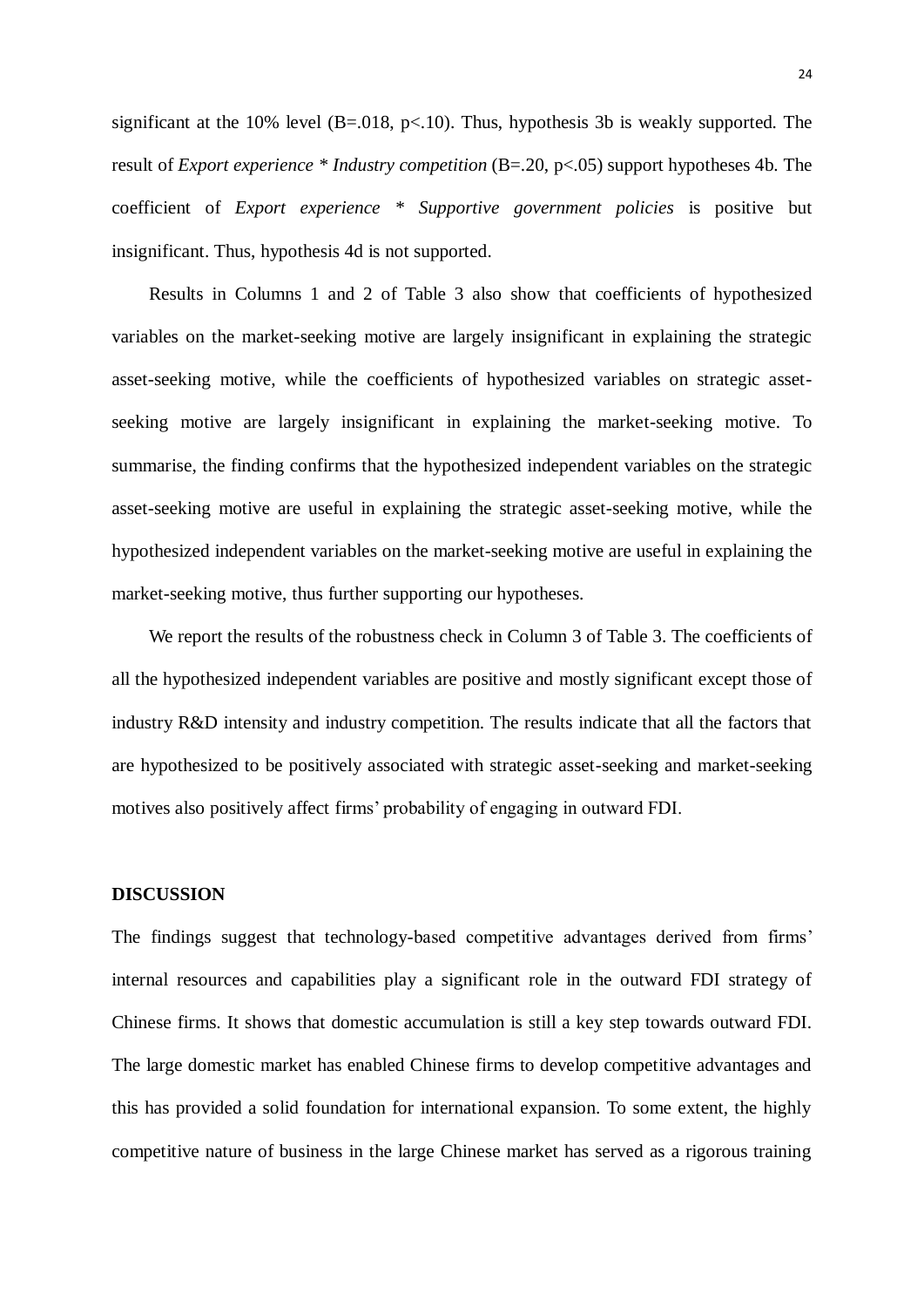ground for Chinese companies involved in holding local rivals at bay while also competing with MNEs that operate in China. The survivors have emerged as fierce competitors excelling in efficiency, innovation, and risk management. Having built technology-based competitive advantages, Chinese firms have strong incentives to expand abroad. In this sense, traditional FDI theory is still relevant to latecomer Chinese MNEs. Establishing some form of technology-based competitive advantages in the domestic market is still important for the international expansion of these firms, or at least their motivation to do so.

We have found that the motives for outward FDI differ for industries that vary on R&D intensity. Firms in technology-intensive industries are more likely to conduct strategic asset-seeking FDI in order to obtain advanced technology, acquire internationally recognised brands, and attract human capital. The reason behind this motive is that outward FDI may allow latecomers that are not initially competitive in the world market to close the gap with leading companies through acquiring strategic assets and resources. Hence, outward FDI is not just an option for latecomers, but a strategic necessity to catch up with technological leaders. Our results show that firms in technology intensive sectors are more proactive in their desire to engage in organisational learning through outward FDI when they have established certain forms of technology-based competitive advantages at home. This suggests that absorptive capability is a necessary condition for these firms" motivation and potential ability to acquire advanced technology through outward FDI.

Our findings show that entering new markets and achieving further growth is also the motive behind China"s outward FDI. Chinese firms realize that it is imperative to expand internationally as the domestic market has become part of a networked global economy. Outward FDI is an effective way of gaining market access and surpassing trade barriers. Our results indicate that the market-seeking motive is a dominant strategic consideration for firms in export-intensive sectors. We have also found that export experience encourages firms'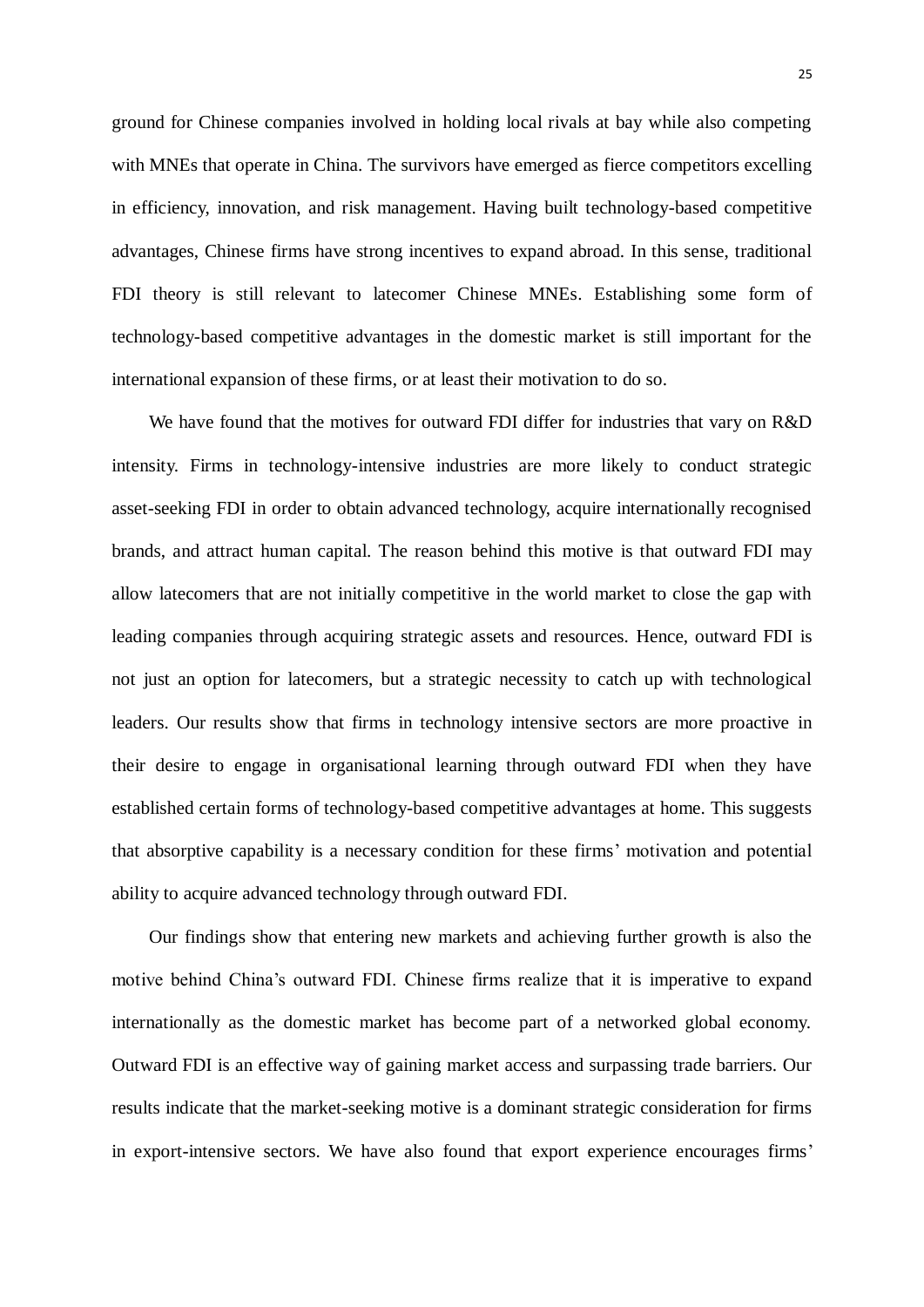motivation to undertake market-seeking FDI, which is further influenced or "pushed" to some extent, by domestic industry competition.

Our results show that government support affects the outward FDI motive of Chinese firms both directly and indirectly through its interaction with internal factors. The findings suggest that government support in China is more than background conditions, but is an active agent. The role of the institutional framework created by government in the internationalization strategies of EE firms should be taken into account when considering the determinants of outward FDI at the firm level.

Taken together, these findings suggest that a synthesis of the RBV, industry-based view and institution-based view offers a good understanding of the outward FDI intention of EE firms" character. In particular, home-country government support, technology-based competitive advantages, industry dynamics, and international experiences are an integral part of the internationalization process which helps facilitate the strategic asset-seeking and market-seeking motives of latecomers from the emerging economies.

#### **Limitations and future studies**

The study has several limitations. First, our sample only covers some regions within a single country. Therefore, the findings from the study may have limited generalization to other emerging economies where institutional frameworks may be markedly different. Second, the survey was conducted jointly with government-affiliated institutes. Although the sponsorship of these institutes helped increase the response rate, it may also have caused some potential problems such as favourable opinions with regard to the role of the government in outward FDI. In future studies, surveys should be conducted independently by scholars or with the help from independent commercial survey companies. Third, we have only considered the impact of the institutional support of the home country on outward FDI due to data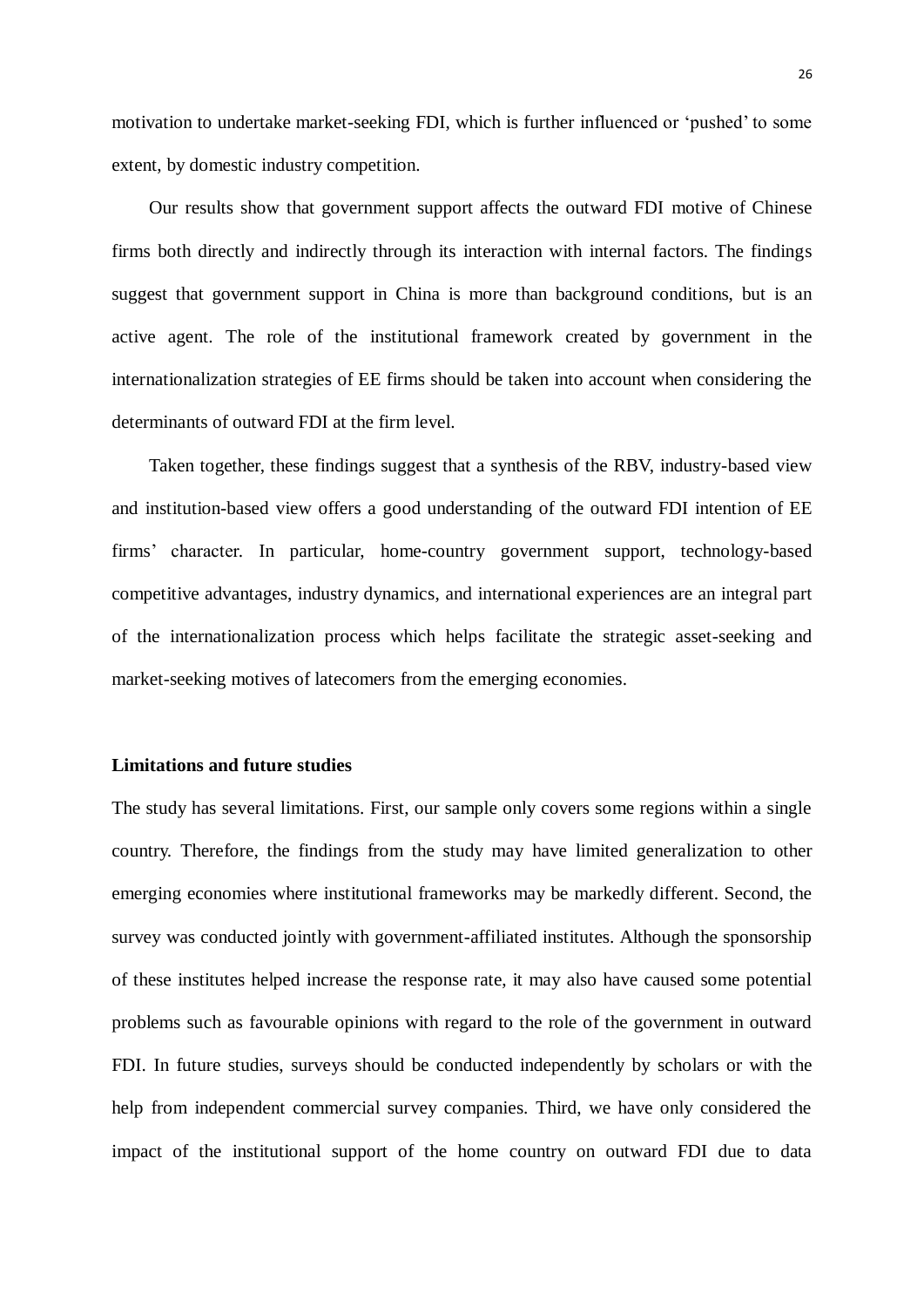availability. However, institutional constraints such as discrimination against private firms, government corruption and under-developed market supporting institutions in the home country may also be important forces affecting outward FDI from emerging economies. These constraining forces together with institutional support in the home country may jointly affect the outward FDI of EE MNEs (Luo, Xue, & Han, 2010). Further, institutions in host countries, e.g., well-developed legal infrastructure and highly protected private property rights may also have an impact on firms" outward FDI strategies. Important research is awaited on assessing the impact of other institutional frameworks, apart from supportive government policies, at home and in host countries. Future studies could examine how specific government supportive policies such as industry and FDI destination guidance may affect EE MNEs' decisions on industrial diversification and location choices in their outward FDI activities.

Finally, our results clearly show that the outward FDI motives of EE firms are jointly determined by multilevel factors including the macro-business environment of the home country, industry dynamics and a firm"s capabilities. Future studies could extend the analysis by considering the role of both home and host countries in a firm"s OFDI decisions and investigate how country-level factors interact with industry-level and firm-level factors by adopting multilevel analysis technique. The multilevel analysis may help to provide a complete picture of the outward FDI by EE firms.

#### **Contributions**

Our study offers a number of contributions to existing international business studies. First, we have adopted an integrated framework by embracing different perspectives, such as the RBV, industry-based view, and institution-based view to examine the motives for outward FDI by Chinese firms. Hence, we are able to consider a wide range of external and internal factors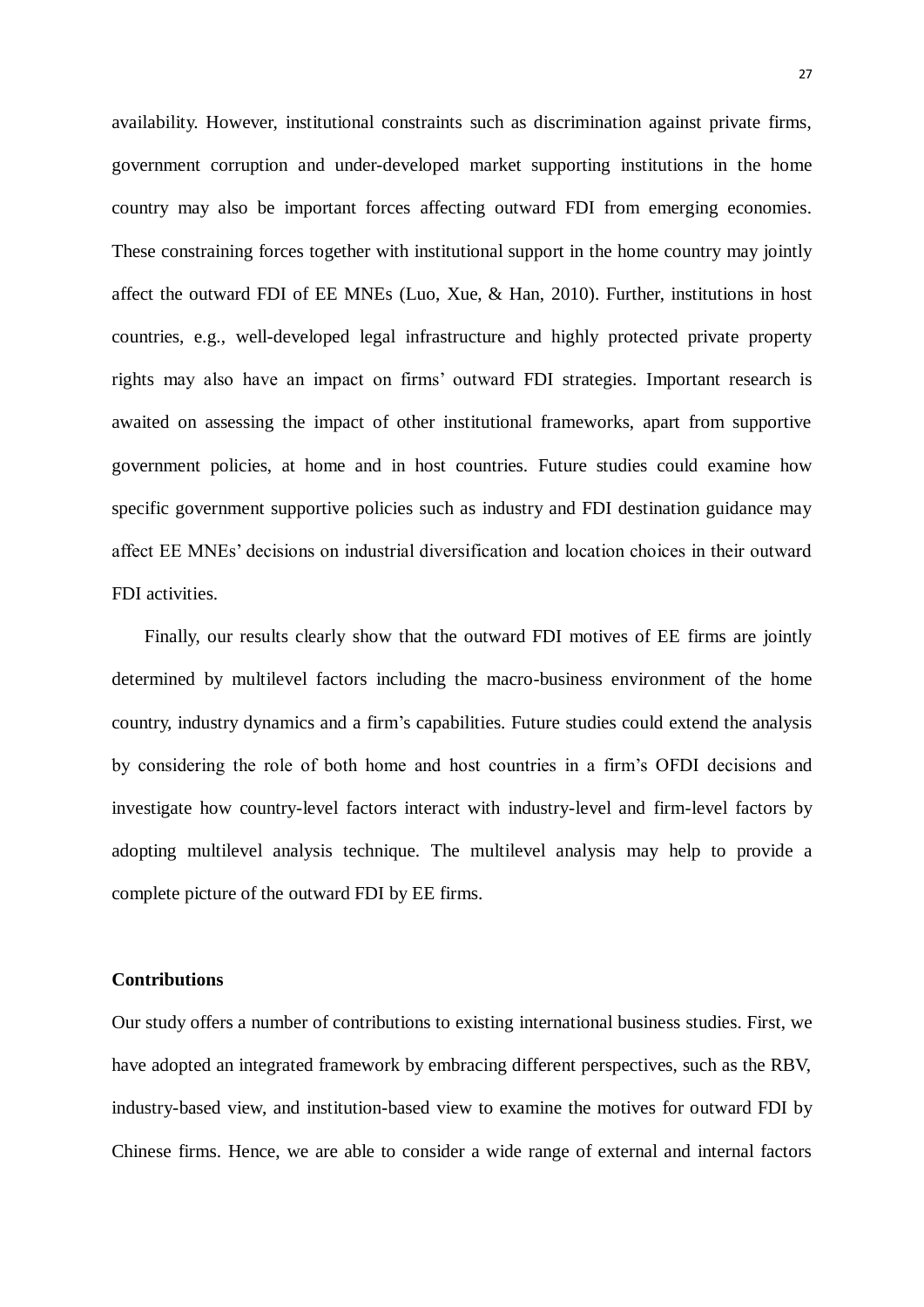that jointly affect firms" outward FDI motivation in the context of emerging economies. Second, our study is among the first to examine outward FDI from emerging markets based on firm level survey data. The survey data provide us with rich information on firms" strategic decisions, and the findings from the study can be generalized, and complement those based on case studies on EE MNEs (Child & Rodrigues, 2005; Liu & Buck, 2009). Furthermore, within the integrated framework, we have investigated the interrelationship between institutional, industry, and internal factors, and have provided robust evidence to show that outward FDI strategic motivation and propensity by Chinese firms are jointly affected by external and internal factors. The findings from the study call for more integration between different perspectives at firm, industry, and government levels to improve our understanding of the influence of these internal and external forces, and the mechanisms by which the influence is exerted.

#### **Managerial Implications**

Our findings also offer some policy and managerial implications. While it is important for policy-makers to continue providing supportive policies and improving the institutional environment to encourage Chinese firms to engage in outward FDI, political interests and financial support may induce EE firms to rush into outward FDI. It may also send a negative signal to host countries which may be cautious about the political motives of Chinese firms investing in their countries and may be concerned about the implications of the rise of Chinese MNEs in the world economy. Hence, policy-makers should realize the negative impact of direct state intervention on outward FDI. Too much state intervention may distort the internationalization process of EE firms that are built on state subsidies or cheap bank credits instead of developing their own technology and managerial capabilities. This may hamper the absorptive capabilities of EE firms when seeking strategic assets through outward FDI.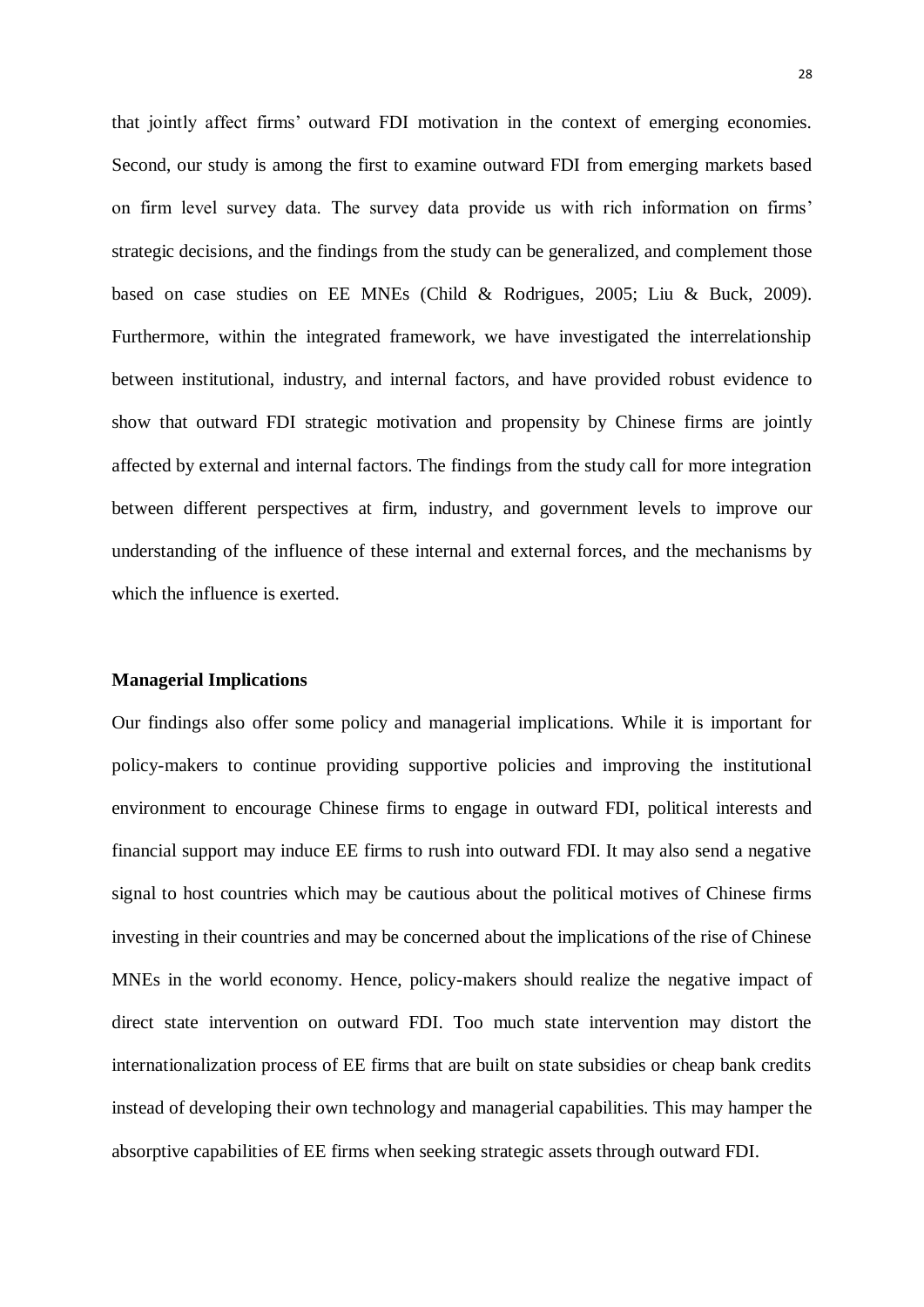For managers of EE MNEs, our findings help them understand the essence of internationalization and the conditions necessary to conduct outward FDI. In particular, managers of EE firms should consider not only internal factors, but also institutional and industry factors when making outward FDI decisions. They should utilize government support and guidance when conducting outward FDI. The findings also suggest that EE firms need to possess certain competitive advantages to overcome the liability of foreignness. Technology-based competitive advantages represent the absorptive capability needed to seek strategic assets by undertaking outward FDI. Rushing into outward FDI without the necessary technological capability and exporting experience may result in a disappointing outcome.

#### **CONCLUSION**

Applying an integrated framework to firm-level survey data, this study provided some new insights on the strategic motives for outward FDI by Chinese private firms. As latecomers from an emerging economy, these firms accumulate technology-based competitive advantages and internationalization experiences to facilitate their outward FDI activities. In addition to these firm-level factors, our results highlight the importance of industrial and institutional factors which may become more important motivators of Chinese outward FDI in the future. The Chinese private firms' future outward FDI may be driven by both the push factors of extremely competitive and unfavourable domestic conditions and the pull factor of favourable government policies.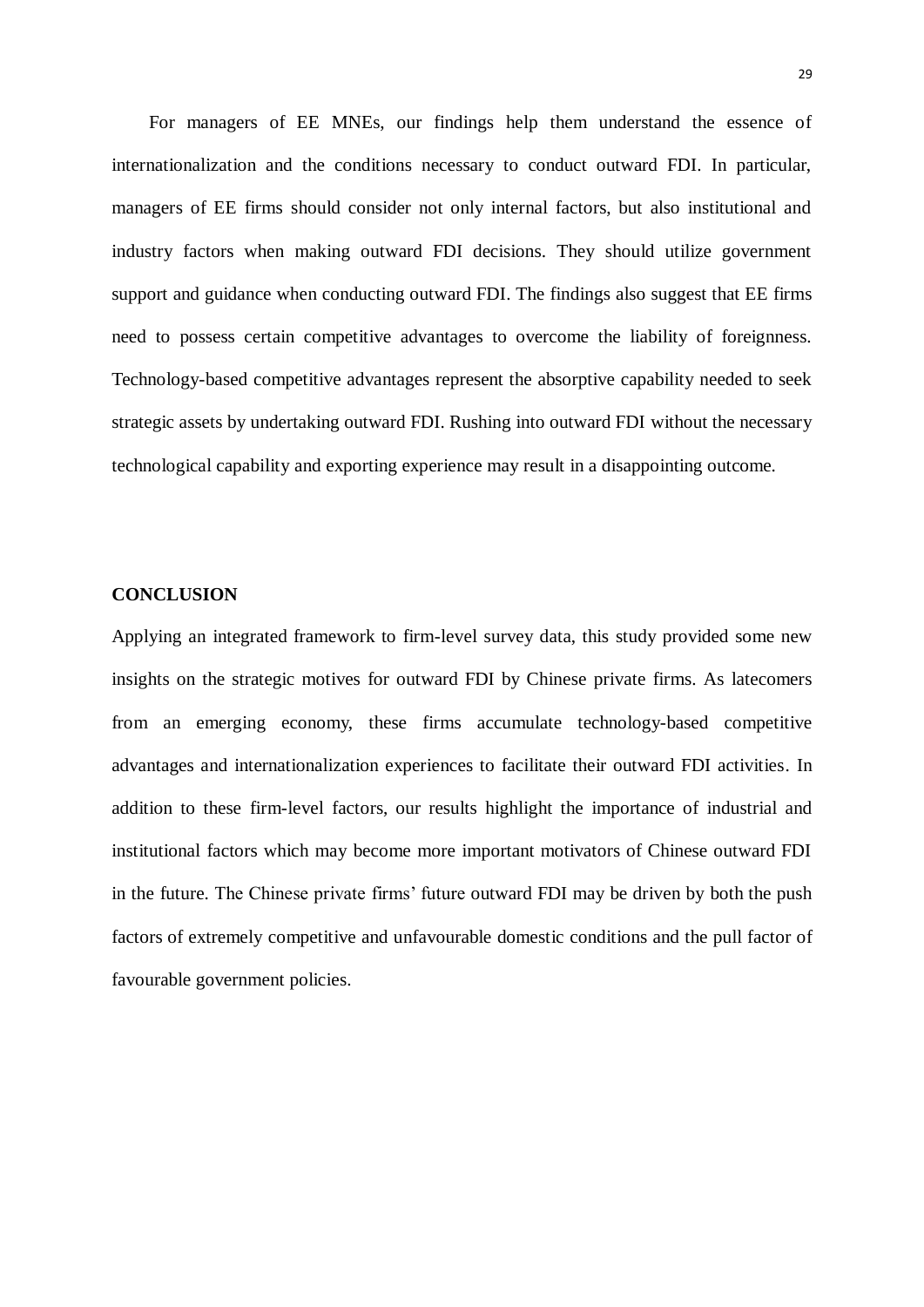#### **NOTES**

The authors are grateful to Professors John Child, Anne S. Tsui, and two anonymous reviewers for their insightful comments. Jiangyong Lu acknowledges financial support from National Natural Science Foundation of China (70703017) and Guanghua Leadership Institute in Collaboration with Cisco.

- [1] We adopt the concept of internationalization as the process of increasing involvement in international operations by individual firms (Welsh & Luostarinen, 1988). There are many forms of internationalization, such as exporting, strategic alliances, and foreign direct investment. We mainly focus on outward FDI motive in this paper.
- [2] See an introduction to both institutes on [http://www.chinachamber.org.cn](http://www.chinachamber.org.cn/English%20zy/introduction.htm) and <http://www.cass.net.cn/>
- [3] The response rate is considerably higher than that of other surveys conducted in China by private institutes and researchers, but comparable to that of other surveys conducted by government agencies (Yiu et al, 2007). Another possible reason behind the high response rate is that the survey team only selected the most important choices for some questions when designing the questionnaire and made a trade-off between the length of the questionnaire and the scale of the survey. We thank a reviewer for pointing out this limitation.
	- [4] We thank the editor for the suggestion of running full regressions including all independent variables. We also ran regressions of the strategic asset seeking motive and the market seeking motive on the hypothesized independent variables only. Results are similar to that in the full regressions.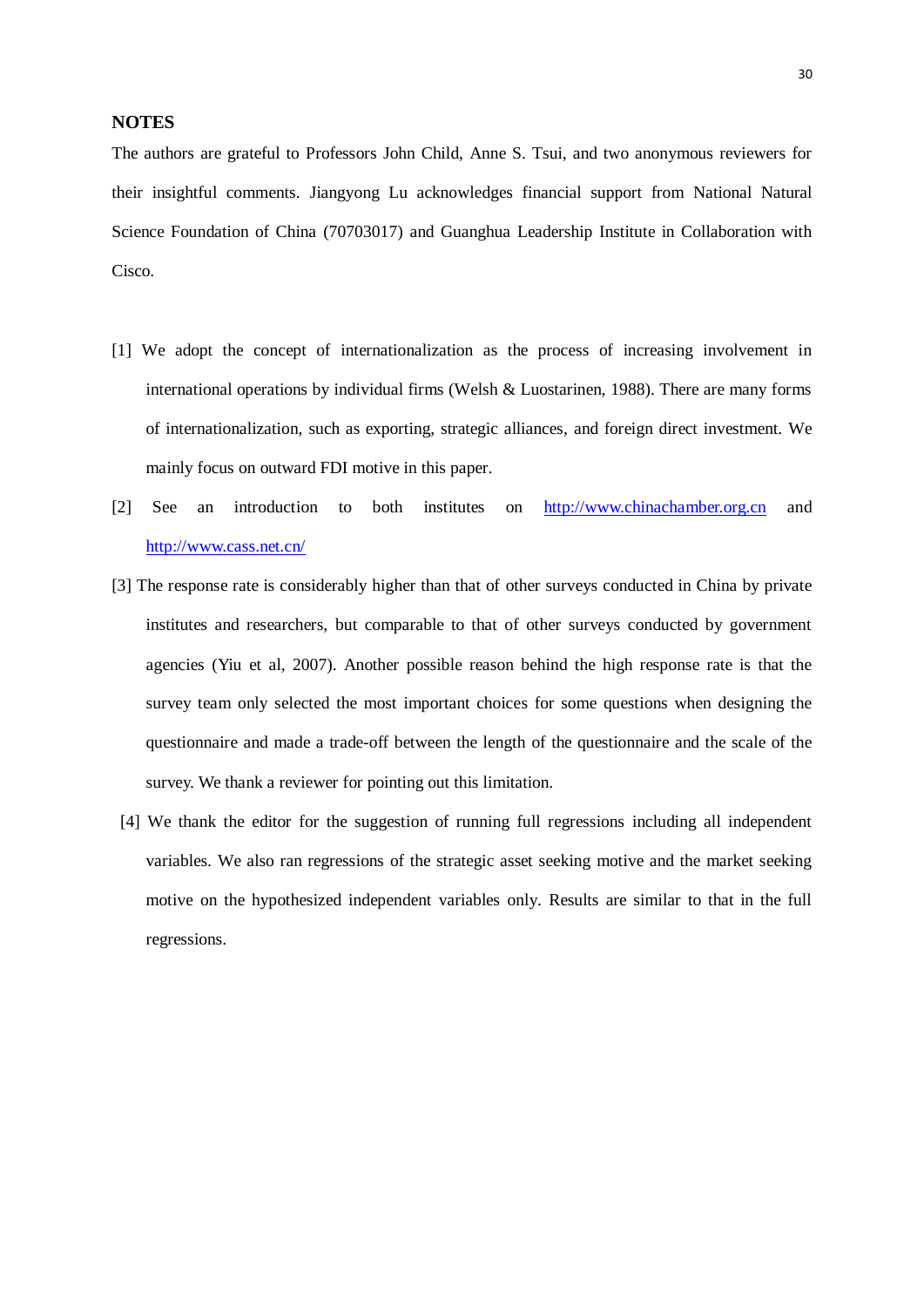#### **REFERENCES**

- Aggarwal, R., & Agmon, T. 1990. The international success of developing country firms: Role of government directed comparative advantage. *Management International Review*, 30(2): 163–180.
- Anderson, J. C., & Gerbing, D. W. 1988. Structural equation modeling in practice: A review and recommended two-step approach. *Psychological Bulletin* 103(3): 411–423.
- Bai, C.-E., Lu, J., & Tao, Z. 2006. Property rights protection and access to bank loans: Evidence from private enterprises in China. *Economics of Transition* 14(4): 611–628.
- Barney, J. 1991. Firm resources and sustained competitive advantage. *Journal of Management*, 17(1): 99–120.
- Bell, J., Crick, D., & Young, S. 2004. Small firm internationalization and business strategy: An exploratory study of "knowledge- intensive" and "traditional" manufacturing firms in the UK. *International Small Business Journal*, 22(1): 23–56.
- Boisot, M., & Meyer, M. W. 2008. Which way through the open door? Reflections on the internationalization of Chinese firms. *Management and Organization Review,* 4(3): 349–365.
- Boter, H., & Holmquist, C. 1996. Industry characteristics and internationalization processes in small firms. *Journal of Business Venturing,* 11(6): 471–487.
- Buckley, P., Clegg, J., & Wang, C. 2002. The impact of inward FDI on the performance of Chinese manufacturing firms. *Journal of International Business Studies*, 33(4): 637–655.
- Buckley, P., Clegg, J., Cross, A., Liu, X., Voss, H., & Zheng, P. 2007. The determinants of Chinese outward foreign direct investment. *Journal of International Business Studies*, 38(4): 499–518.
- Buckley, P., Cross, A., Tan, H., Voss, H., & Liu, X. 2008. Historic and emergent trends in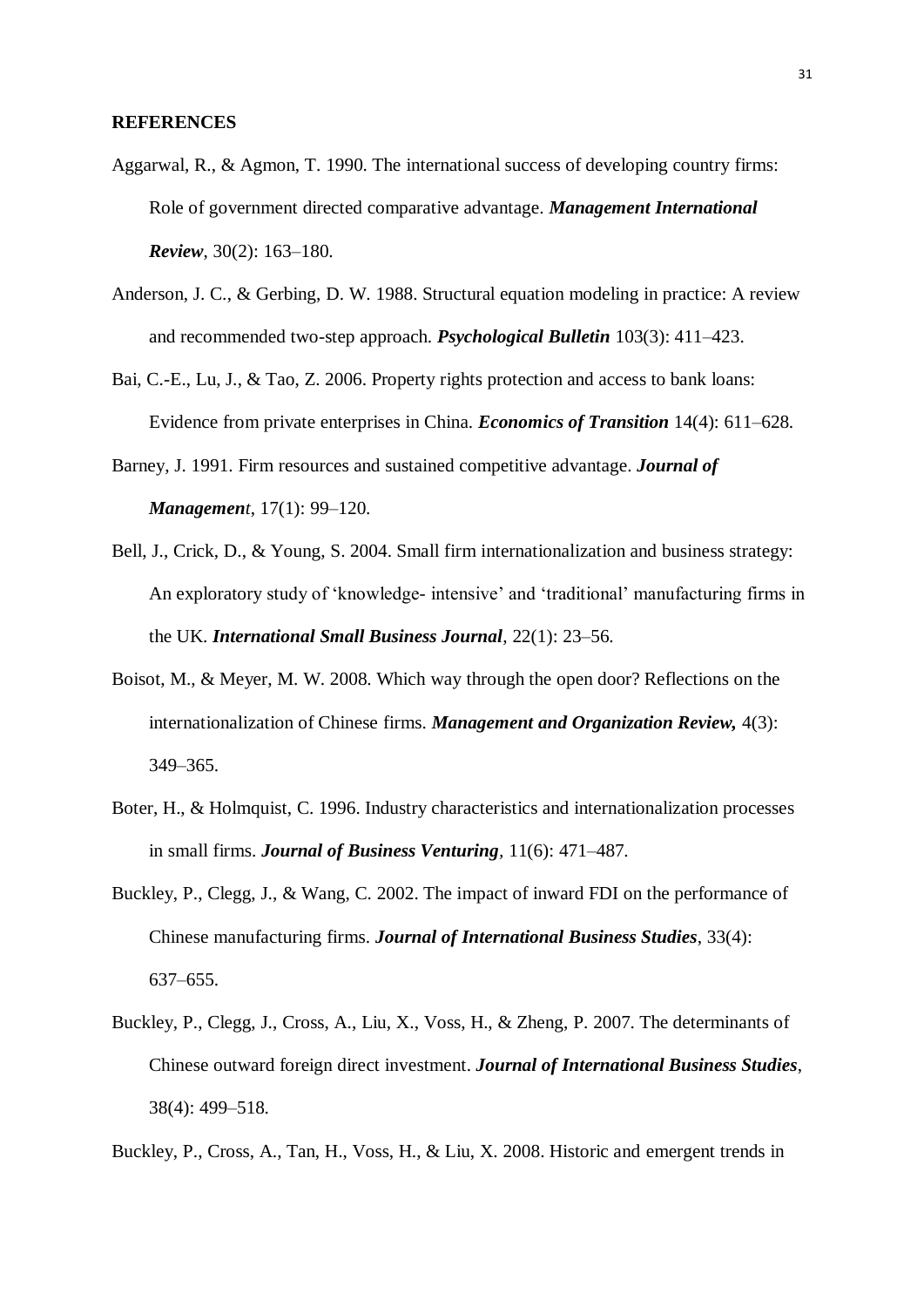Chinese outward direct investment. *Management International Review*, 48(6): 715–748.

- Caves, R. E. 1971. International corporations: The industrial economics of foreign investment. *Economica*, 38(129): 1–17.
- Chang, S.-J., & Xu, D. 2008. Spillovers and competition among foreign and local firms in China. *Strategic Management Journal*, 29(5): 495–518.
- Child, J., & Rodrigues, S. B. 2005. The internationalization of Chinese firms: A case for theoretical extension? *Management and Organization Review*, 1(3): 381–410.
- Child, J., & Tse, D. K. 2001. China's transition and its implications for international business. *Journal of International Business Studies*, 32(1): 5–21.
- Cohen, W. M., & Levinthal, D. A. 1990. Absorptive capability: A new perspective on learning and innovation. *Administrative Science Quarterly*, 35(1): 128–152.
- Cui, L., & Jiang, F. 2009. FDI entry mode choice of Chinese firms: A strategic behavior perspective. *Journal of World Business*, 44(4): 434-444.
- Dunning, J. H. 2001. The Eclectic (OLI) paradigm of international production: Past, present and future. *International Journal of the Economics of Business*, 8(2): 173–190.
- Dunning, J. H., & Lundan, S. M. 2008. Institutions and the OLI paradigm of the multinational enterprise. *Asia Pacific Journal of Management*, 25(4): 573–593.
- Erdener, C., & Shapiro, D. M. 2005. The internationalization of Chinese family enterprises and Dunning's eclectic MNE paradigm. *Management and Organization Review,* 1(3): 411–436.
- Gao, G. Y., Murray, J., Kotabe, M., & Lu, J. 2010. A 'strategy tripod' perspective on export behaviors: Evidence from firms based in an emerging economy. *Journal of International Business Studies*, 41(3): 377-396.

Henisz, W. J. & Macher, J. T. 2004. Firm- and country-level trade-offs and contingencies in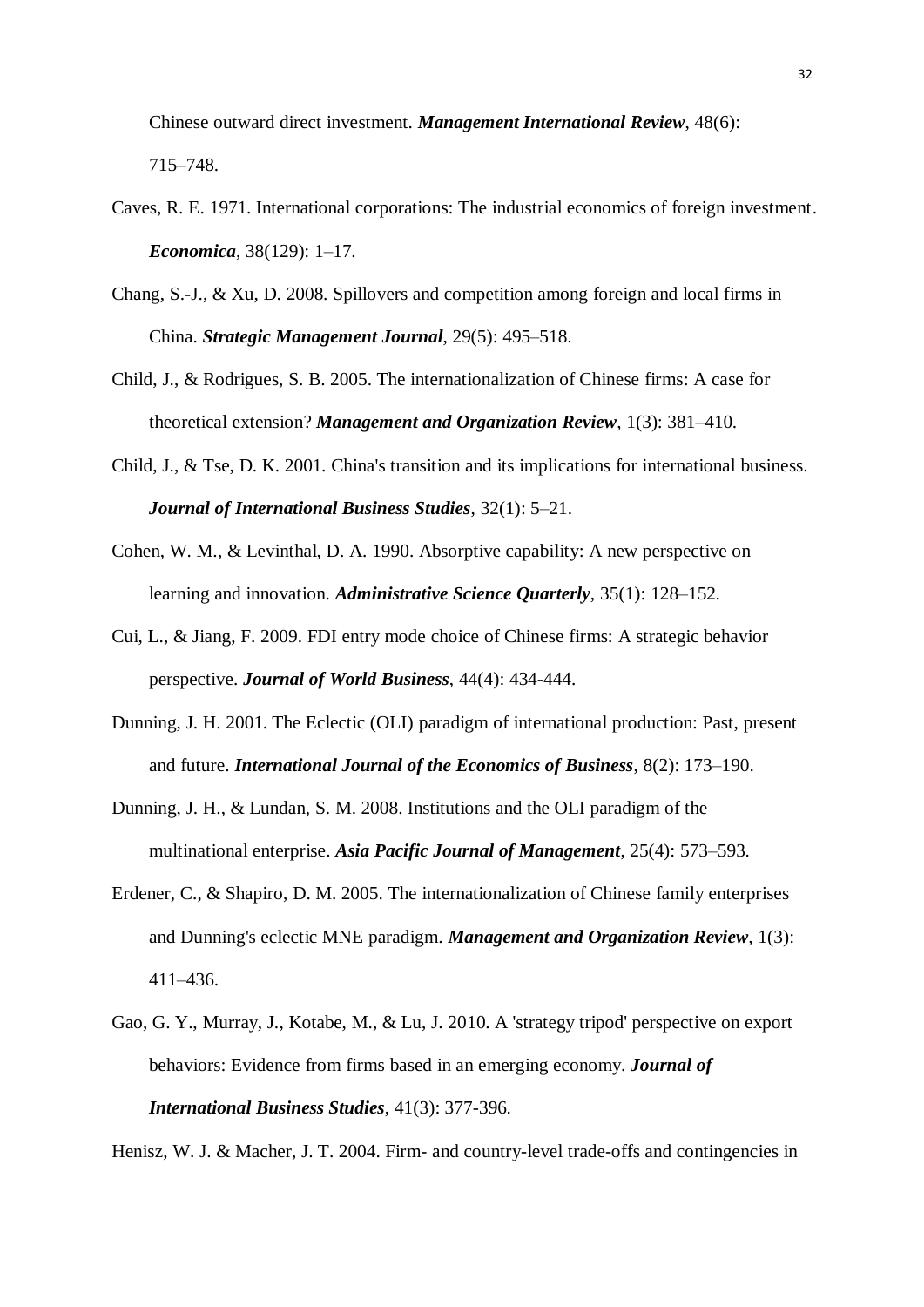the evaluation of foreign investment: The semiconductor industry, 1994–2002. *Organization Science*, 15(5): 537–554.

- Hitt, M. A., Tihanyi, L., Miller, T., & Connelly, B. 2006. International diversification: Antecedents, outcomes, and moderators. *Journal of Management***,** 32(6): 831–867.
- Johanson, J., & Vahlne, J. 1977. The internationalization process of the firm: A model of knowledge development and increasing foreign market commitments. *Journal of International Business* **Studies,** 8(1): 23–32.
- Jones, M. V., & Coviello, N. E. 2005. Internationalisation: Conceptualising an entrepreneurial process of behaviour in time. *Journal of International Business Studies*, 36(3): 284–303.
- Kast, F.E., & Rosenzweig, J.E. 1974. *Organization and Management: A Systems Approach,* McGraw-Hill: London.
- Lecraw, D. J. 1993. Outward direct investment by Indonesian firms: Motivation and effects. *Journal of International Business Studies*, 24(3): 589–600.
- Li, P. P. 2007.Toward an integrated theory of multinational evolution: The evidence of Chinese multinational enterprises as latecomers. *Journal of International Management*, 13(3): 296–318.
- Liu, X., & Buck, T. 2009. The Internationalization of Chinese firms: Two case studies from Lenovo and BOE. *Journal of Chinese Economic and Business Studies*, 7(3): 167–181.
- Luo, Y., & Tung, R. L. 2007. International expansion of emerging market enterprises: A springboard perspective. *Journal of International Business Studies,* 38(4): 481–498.
- Luo, Y., Xue, Q., & Han, B. 2010. How emerging market governments promote outward FDI: Experience from China. *Journal of World Business*, 45(1): 68-79.
- Madhok, A. 1997. Cost, value, and foreign market entry mode: The transaction and the firm. *Strategic Management Journal,* 18(1): 39–61.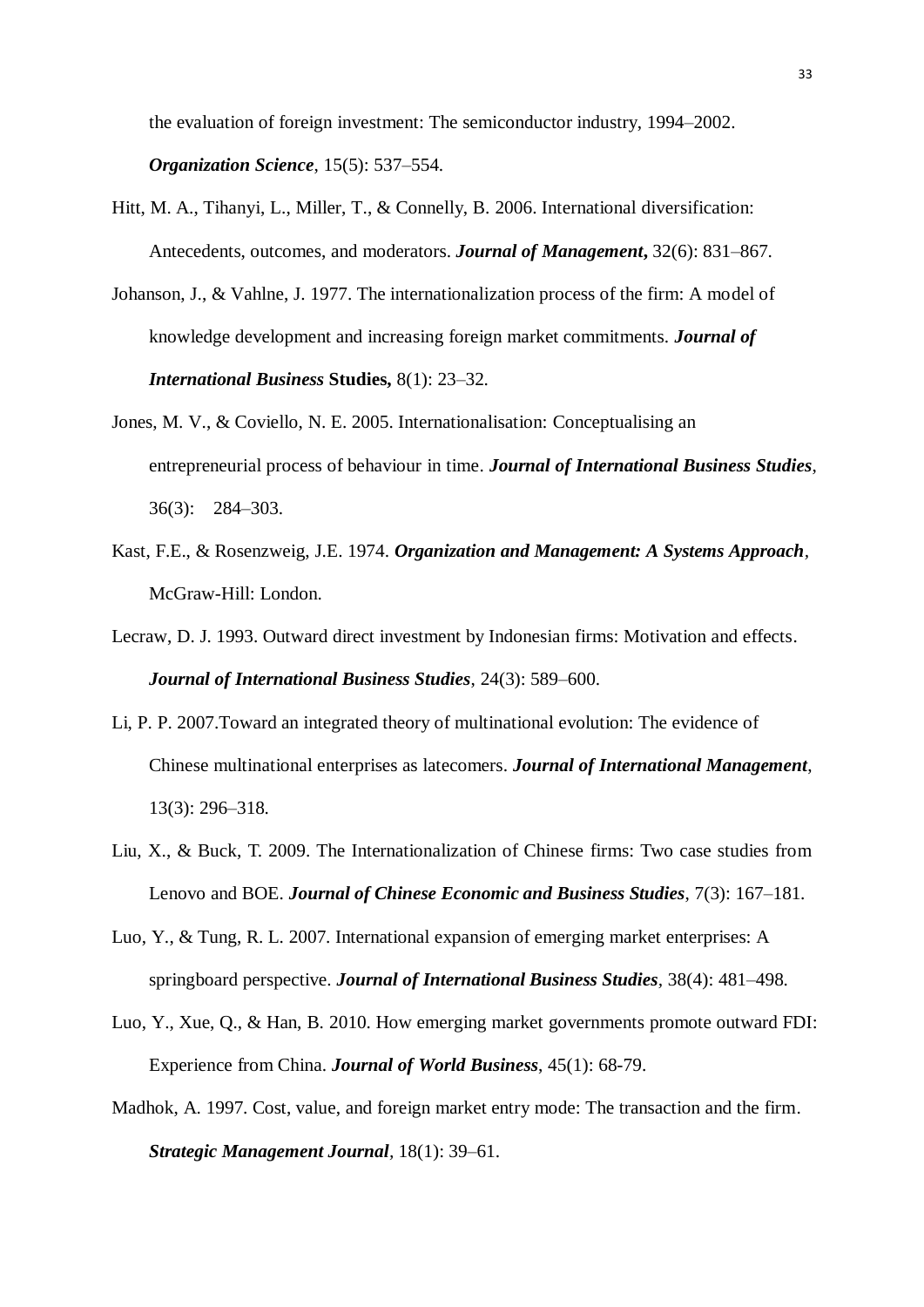- Makino, S., Lau, C. M., & Yeh, R. S. 2002. Asset-exploitation versus asset-seeking: Implications for location choice of foreign direct investment from newly industrialized economies. *Journal of International Business Studies*, 33(3): 403–421.
- Mathews, J. A. 2006. Dragon multinationals: New players in 21st century globalization. *Asia Pacific Journal of Management,* 23(1): 5–27.
- Morck, R., Yeung, B., & Zhao, M. 2008. Perspectives on China's outward foreign direct investment. *Journal of International Business Studies,* 39(3): 337–350.
- MOFCOM. 2008. *Statistical Bulletin of China's Outward Foreign Direct Investment*, Beijing, China: Ministry of Commerce.
- Narayanan, V. K., & Fahey, L. 2005. The relevance of the institutional underpinnings of Porter's five forces framework to emerging economies: An epistemological analysis. *Journal of Management Studies*, 42(1): 207–223.
- Neter, J., Wasserman, W., & Kutner, M. H. 1996. *Applied Linear Statistical Models,* McGraw-Hill/Irwin.
- Peng, M. W. 2001. The resource-based view and international business. *Journal of Management***,** 27(6): 803–829.
- Peng, M. W., Wang, D., & Jiang, Y. 2008. An Institutional-based view of international business strategy: A focus on emerging economies. *Journal of International Business Studies*, 39(5): 920–936.
- Podsakoff, P. M., MacKenzie, S. B., Lee, J. Y., & Podsakoff, N. P. 2003. Common method biases in behavioral research: A critical review of the literature and recommended remedies. *Journal of Applied Psychology,* 88(5): 879–903.
- Porter, M. E. 1980. *Competitive strategy*, New York: Free Press.
- Priem, R. L., & Butler, J. E. 2001. Is the resource-based "view" a useful perspective for strategic management research? *Academy of Management Review*, 26(1): 22–40.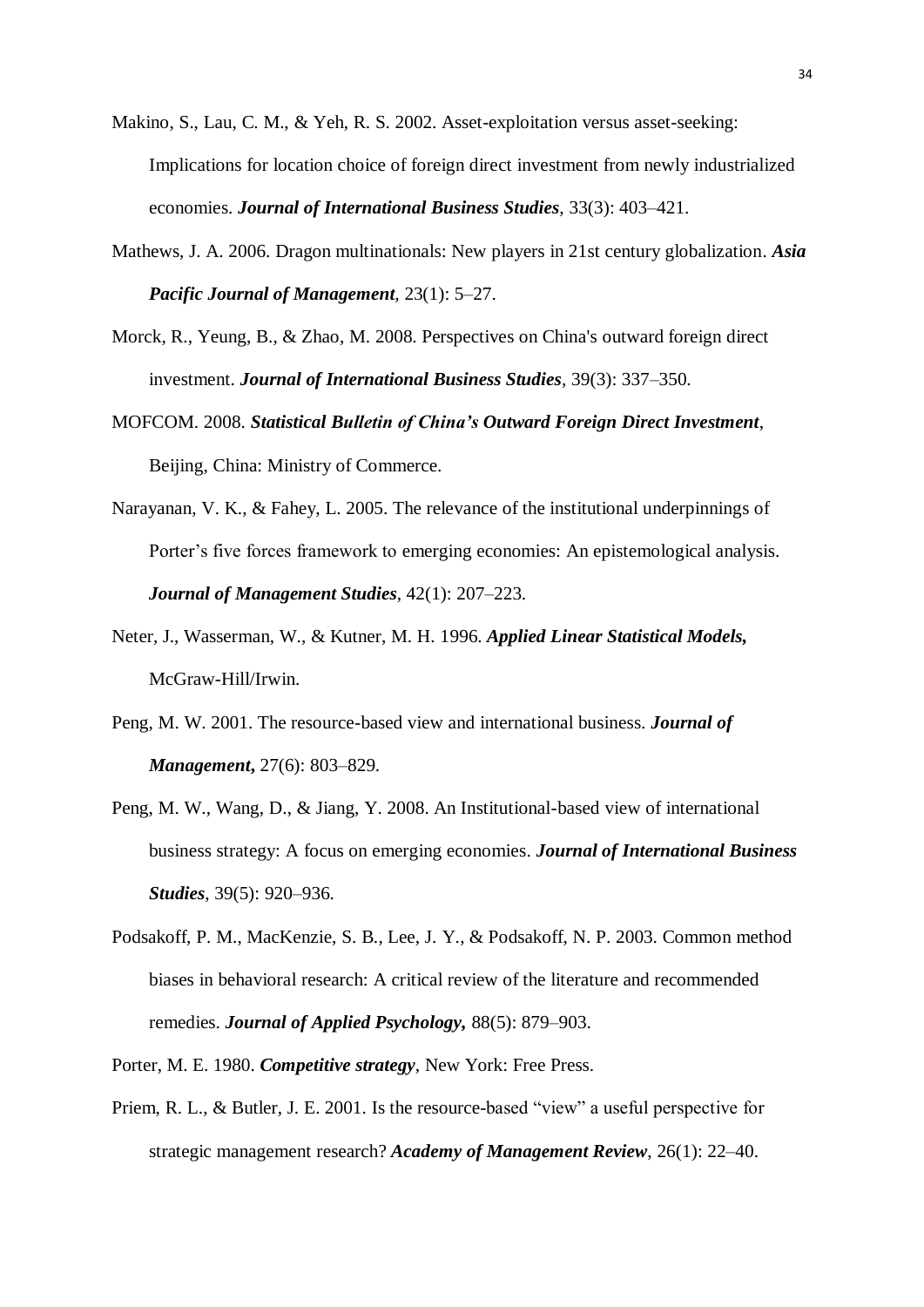- Spence, M. 2003. International strategy formation in small Canadian high-technology companies: A case study approach. *Journal of International Entrepreneurship*, 1(3): 277–296.
- UNCTAD. 2005. *World Investment Report: TNCs and the Internationalization of R&D*. New York, UNCTAD
- UNCTAD. 2006*. World Investment Report: FDI from Developing and Transition Economies: Implications for Development*. New York, UNCTAD.
- Van de Ven, A., & Ferry, D. 1979. *Measuring and Assessing Organisations*. New York: Wiley.
- Vermeulen, F., & Barkema, H. 2001. Learning through acquisitions. *Academy of Management Journal,* 44(4): 457–476.
- Welsh, L., & Luostarinen, R. 1988. Internationalisation: An evolution of a concept. *Journal of General Management*, 14(2): 36–64.
- White, H. 1980. A heteroskedasticity-consistent covariance matrix estimator and a direct test for heteroskedasticity. *Econometrica*, 48(4): 817–838.
- Wiersema, M. F., & Bowen, H. P. 2008. Corporate diversification: The impact of foreign competition, industry globalization, and product diversification. *Strategic Management Journal,* 29(2): 115–132.
- Witt, M. A., & Lewin, A. Y. 2007. Outward foreign direct investment as escape response to home country institutional constraints. *Journal of International Business Studies*, 38(4): 579–594.
- Yamakawa, Y., Peng, M. W., & Deeds, D. L. 2008. What drives new ventures to internationalize from emerging to developed economies? *Entrepreneurship: Theory and Practice*, 32(1): 59–82.

Yiu, D. W., Lau, C., & Bruton, G. D. 2007. International venturing by emerging economy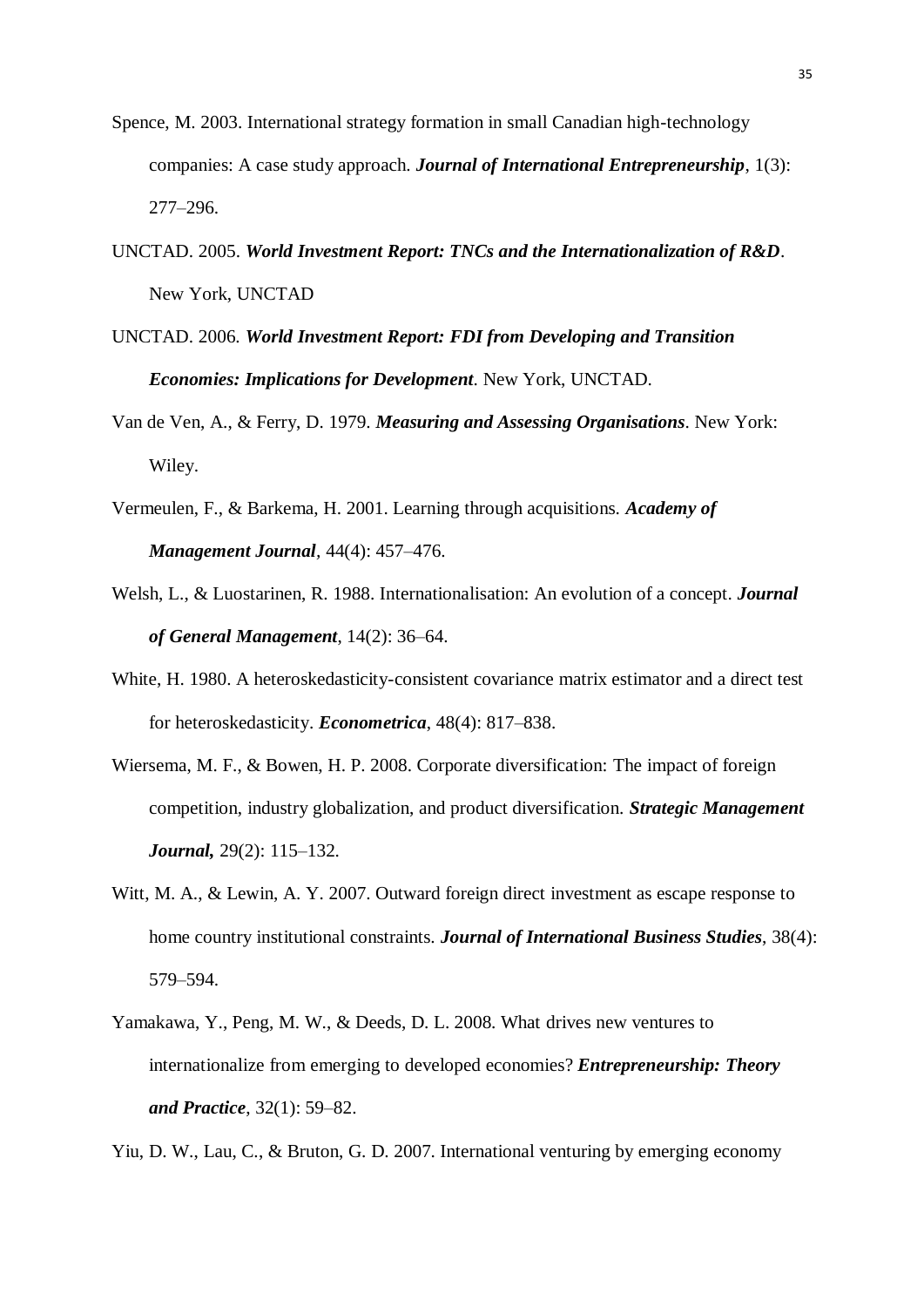firms: the effects of firm capabilities, home country networks, and corporate entrepreneurship. *Journal of International Business Studies*, 38(4): 519–540.

Zeng, M., & Williamson, P. J. 2003. The hidden dragons. *Harvard Business Review,* 81(5): 92–99.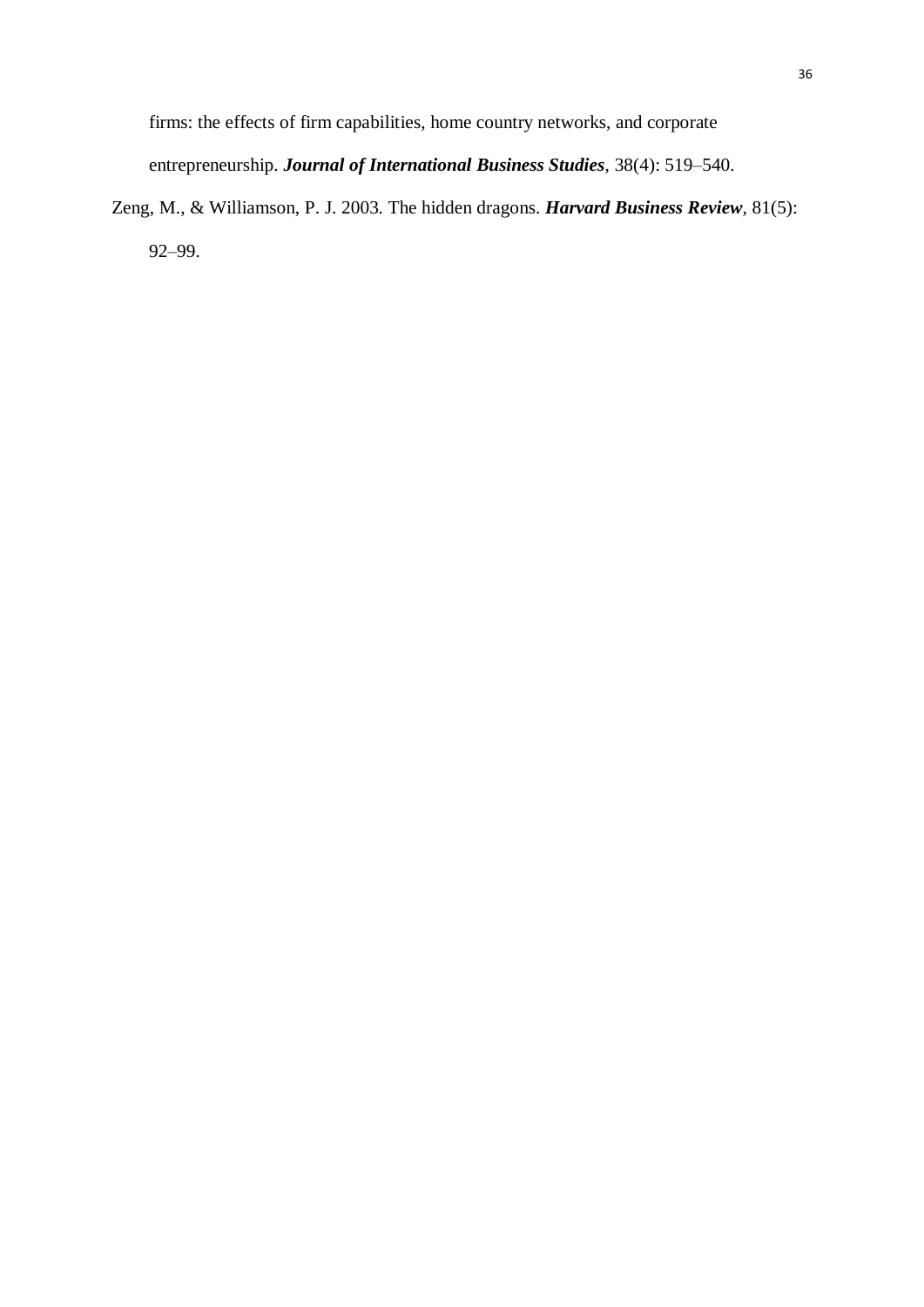# **Figure 1: A Research Model of [provide a descriptive title]**

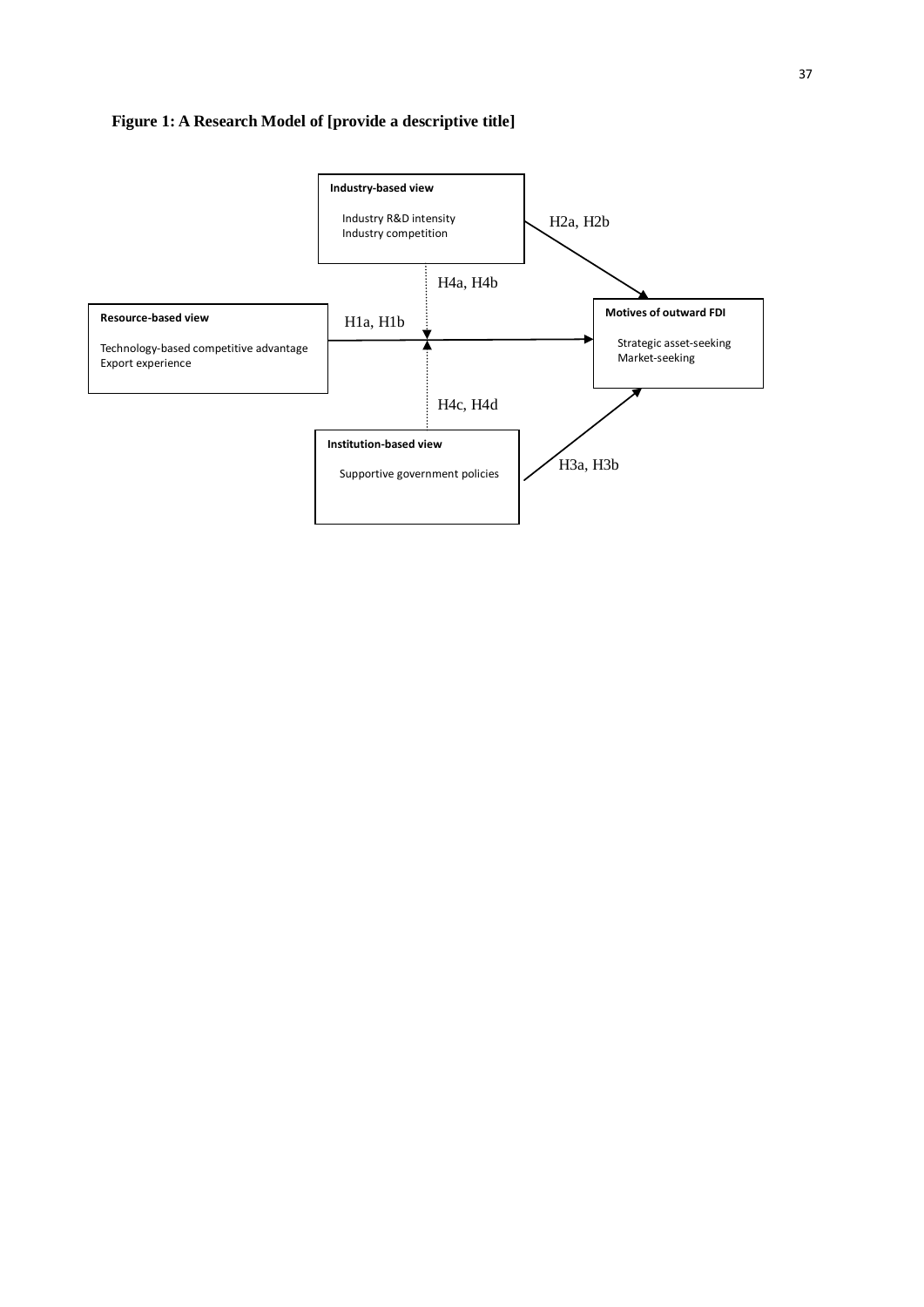| <b>Construct</b>                                    | <b>Operational Measures of Construct</b>                           |      | t-value |  |
|-----------------------------------------------------|--------------------------------------------------------------------|------|---------|--|
| <b>Motives of OFDI</b>                              |                                                                    |      |         |  |
| Strategic assets-seeking ( $\alpha$ =0.76)          |                                                                    |      |         |  |
|                                                     | To obtain advanced technologies                                    | 0.77 | 10.71   |  |
|                                                     | To obtain high quality brandings                                   | 0.78 | 10.67   |  |
|                                                     | To obtain high end human resources                                 | 0.63 | 9.41    |  |
| Market-seeking ( $\alpha$ =0.62)                    |                                                                    |      |         |  |
|                                                     | To increase market share in host countries                         | 0.75 | 6.70    |  |
|                                                     | To increase market share in the global market                      | 0.76 | 7.37    |  |
|                                                     | To avoid market competition in domestic market                     | 0.48 | 6.74    |  |
| Supportive government policies<br>$(\alpha = 0.72)$ |                                                                    |      |         |  |
|                                                     | Easy to access OFDI supportive bank loan                           | 0.69 | 6.02    |  |
|                                                     | Easy to access OFDI supportive issuance                            | 0.58 | 6.14    |  |
|                                                     | Easy to access OFDI supportive small-and-medium firms seeding fund | 0.60 | 5.16    |  |
|                                                     | Ease to get OFDI incoming tax deduction                            | 0.58 | 6.68    |  |
|                                                     | Easy to get foreign currency for OFDI                              | 0.52 | 6.02    |  |

**Table 1: Construct measurement and confirmatory factor analysis results**

Model fit indices:  $\chi^2$ (30) = 80.63;  $\chi^2/df$  = 2.68 P = 0.00 CFI=0.91;NFI=0.88;RMSEA=0.07

OFDI stands for Outward Foreign Direct Investment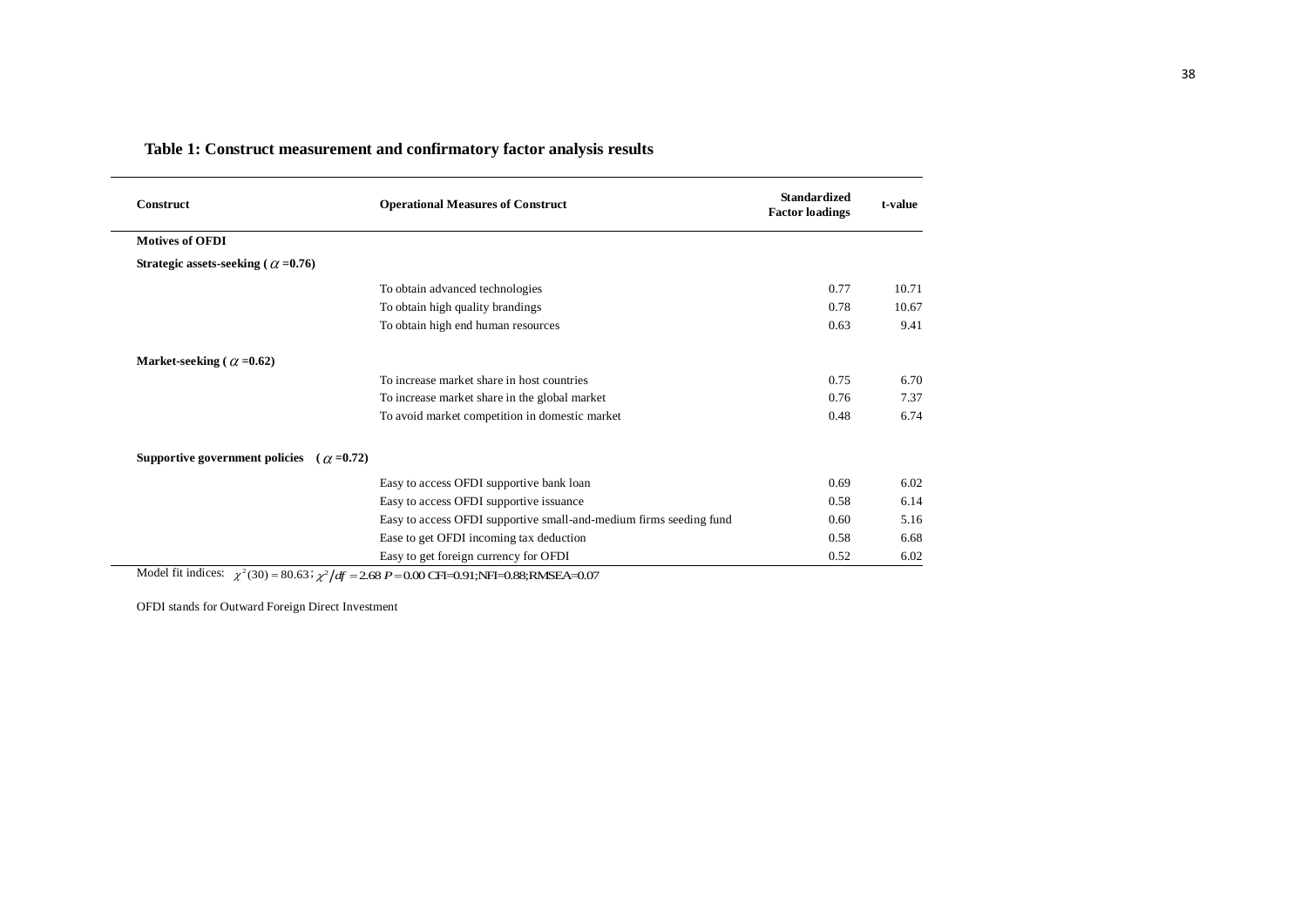# **Table 2: Descriptive statistics and correlations**

|    |                                        | Mean  | SD.  |         | 2       | 3       |         | 5       | 6       |         | 8       | 9       | 10      | 11      | 12      |
|----|----------------------------------------|-------|------|---------|---------|---------|---------|---------|---------|---------|---------|---------|---------|---------|---------|
|    | Strategic asset-seeking motive         | 0.23  | 1.00 |         |         |         |         |         |         |         |         |         |         |         |         |
| 2  | Market-seeking motive                  | 0.11  | 1.00 | 0.66    |         |         |         |         |         |         |         |         |         |         |         |
| 3  | Technology-based competitive advantage | 1.41  | 0.86 | 0.19    | 0.18    |         |         |         |         |         |         |         |         |         |         |
| 4  | Export experience                      | 0.61  | 0.49 | 0.07    | 0.22    | 0.07    |         |         |         |         |         |         |         |         |         |
| -5 | Industry R&D intensity                 | 0.40  | 0.32 | 0.18    | 0.19    | 0.06    | 0.04    |         |         |         |         |         |         |         |         |
| 6  | Industry competition                   | 0.99  | 0.22 | 0.04    | 0.02    | 0.04    | 0.00    | $-0.51$ |         |         |         |         |         |         |         |
|    | Supportive government policies         | 0.54  | 0.88 | 0.33    | 0.21    | $-0.08$ | 0.27    | 0.17    | $-0.07$ |         |         |         |         |         |         |
| 8  | Firm size (log of number of employees) | 5.86  | 1.56 | 0.04    | $-0.02$ | $-0.05$ | 0.21    | 0.15    | $-0.03$ | 0.27    |         |         |         |         |         |
| 9  | Firm age                               | 11.43 | 7.66 | 0.05    | $-0.03$ | 0.03    | 0.06    | 0.13    | $-0.03$ | 0.13    | 0.37    |         |         |         |         |
| 10 | Return on Sales                        | 0.08  | 0.09 | 0.03    | 0.12    | 0.09    | 0.09    | 0.05    | 0.02    | 0.02    | 0.18    | 0.09    |         |         |         |
| 11 | Liability asset ratio                  | 0.61  | 0.49 | 0.03    | 0.03    | $-0.02$ | 0.09    | $-0.01$ | $-0.01$ | 0.05    | 0.00    | $-0.03$ | $-0.01$ |         |         |
| 12 | Family has majority ownership          | 0.78  | 0.41 | $-0.06$ | 0.01    | $-0.02$ | $-0.03$ | $-0.05$ | 0.00    | $-0.05$ | $-0.13$ | $-0.14$ | $-0.04$ | 0.02    |         |
| 13 | Risk-taking in outward FDI             | 0.59  | 0.49 | $-0.08$ | $-0.06$ | 0.08    | 0.12    | 0.05    | 0.05    | 0.10    | 0.17    | 0.03    | 0.05    | $-0.03$ | $-0.09$ |

Note: All correlations≥|0.08| are significant at 0.05 level (two-tailed).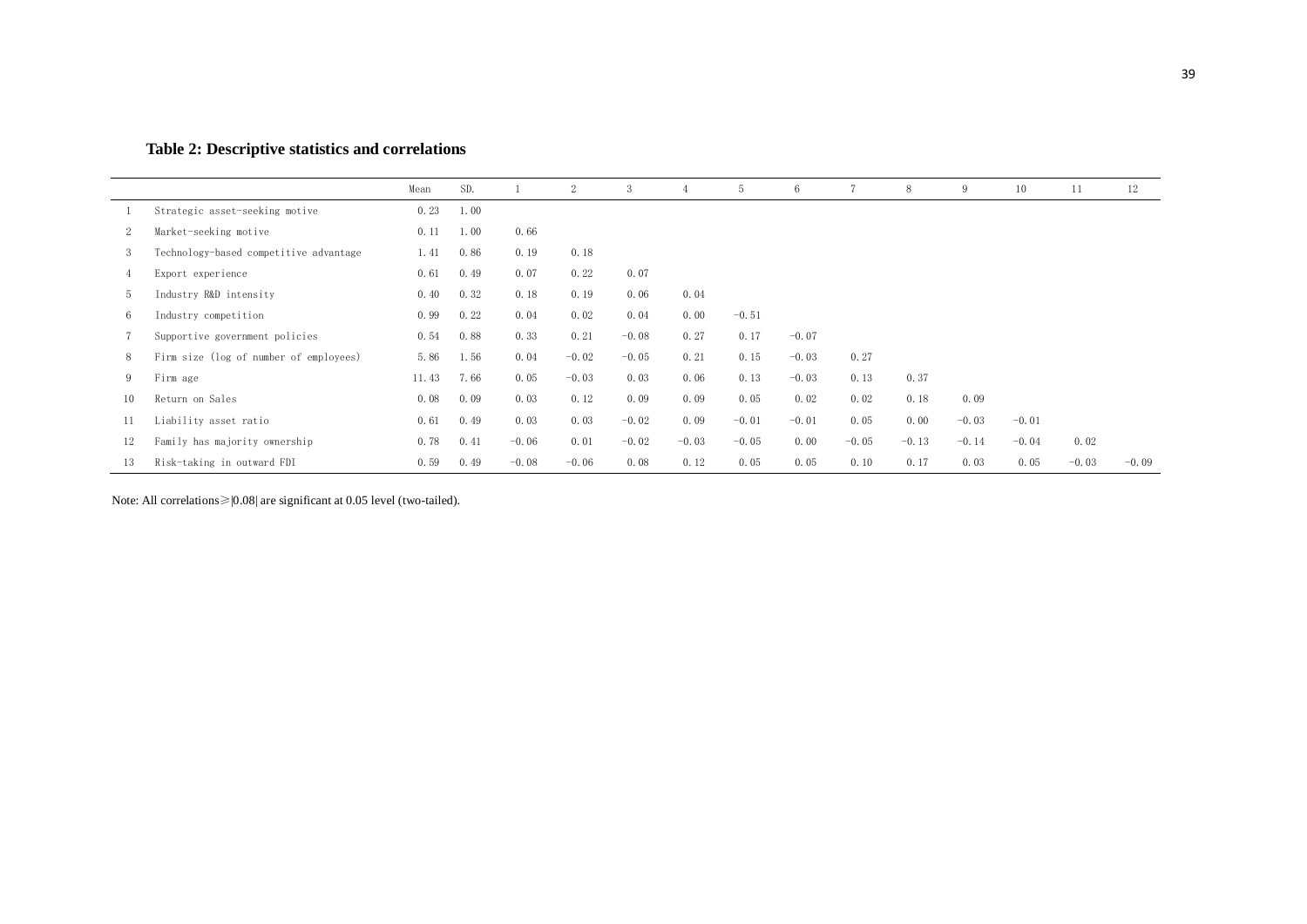|                                              | Strategic asset | Market seeking | OFDI dummy  |  |
|----------------------------------------------|-----------------|----------------|-------------|--|
|                                              | seeking motives | motives        |             |  |
|                                              | (1)             | (2)            | (3)         |  |
| Constant                                     | $-89.09**$      | $-90.40**$     | $-152.07**$ |  |
|                                              | (36.06)         | (37, 36)       | (69.74)     |  |
| Controls                                     |                 |                |             |  |
| Firm size                                    | $-0.03$         | $-0.08$        | $0.13*$     |  |
|                                              | (0.05)          | (0.05)         | (0.08)      |  |
| Firm age                                     | 0.00            | $-0.01$        | $-0.01$     |  |
|                                              | (0.01)          | (0.01)         | (0.02)      |  |
| <b>ROS</b>                                   | $-0.65$         | 1.44           | $-1.20$     |  |
|                                              | (1.09)          | (1.13)         | (1.31)      |  |
| Liability asset ratio                        | $-0.04$         | $-0.08$        | 0.04        |  |
|                                              | (0.11)          | (0.11)         | (0.21)      |  |
| Family ownership as majority                 | 0.01            | 0.05           | $-0.18$     |  |
|                                              | (0.15)          | (0.16)         | (0.25)      |  |
| Risk-taking in outward FDI                   | $-0.13$         | $-0.16$        | 0.08        |  |
|                                              | (0.14)          | (0.14)         | (0.22)      |  |
| Predictors                                   |                 |                |             |  |
| Technology-based competitive advantage (H1a) | $0.18**$        | 0.12           | $0.28**$    |  |
|                                              | (0.09)          | (0.09)         | (0.13)      |  |
| Export experience (H1b)                      | 0.03            | $0.41**$       | $0.44*$     |  |
|                                              | (0, 15)         | (0.16)         | (0.25)      |  |
| Industry R&D intensity (H2a)                 | $0.58**$        | 0.27           | 0.44        |  |
|                                              | (0.23)          | (0.24)         | (0.41)      |  |
| Industry competition (H2b)                   | 0.39            | $0.90**$       | 0.51        |  |
|                                              | (0.36)          | (0.37)         | (0.70)      |  |
| Supportive government policies (H3a, H3b)    | $0.37***$       | $0.18*$        | $0.27*$     |  |
|                                              | (0.09)          | (0.09)         | (0.14)      |  |
| Technology-based competitive advantage       | $0.56**$        | 0.30           | $0.83**$    |  |
|                                              | (0.24)          | (0.25)         | (0.39)      |  |
| Export experience *                          | 0.01            | $0.02**$       | $0.06***$   |  |
|                                              | (0.01)          | (0.01)         | (0.01)      |  |
| Technology-based competitive advantage *     | $0.20*$         | 0.12           | 0.15        |  |
|                                              | (0.11)          | (0.11)         | (0.17)      |  |
| Export experience *                          | 0.25            | 0.30           | $0.48*$     |  |
|                                              | (0.18)          | (0.19)         | (0.27)      |  |
| Industry and province dummies                | included        | included       | included    |  |
| Observations                                 | 198             | 198            | 632         |  |
| R-squared                                    | 0.25            | 0.22           | 0.14        |  |
| F value                                      | 3.94            | 3.28           |             |  |
| Log likelihood                               |                 |                | $-296.90$   |  |
| Chi-square                                   |                 |                | 63.00       |  |

# **Table 3: Results on strategic asset-seeking motive, market-seeking motive, and OFDI**

Note: Figures in the parenthesis are standard errors. \*\*\*p<0.01, \*\*P<0.05, \*p<0.10